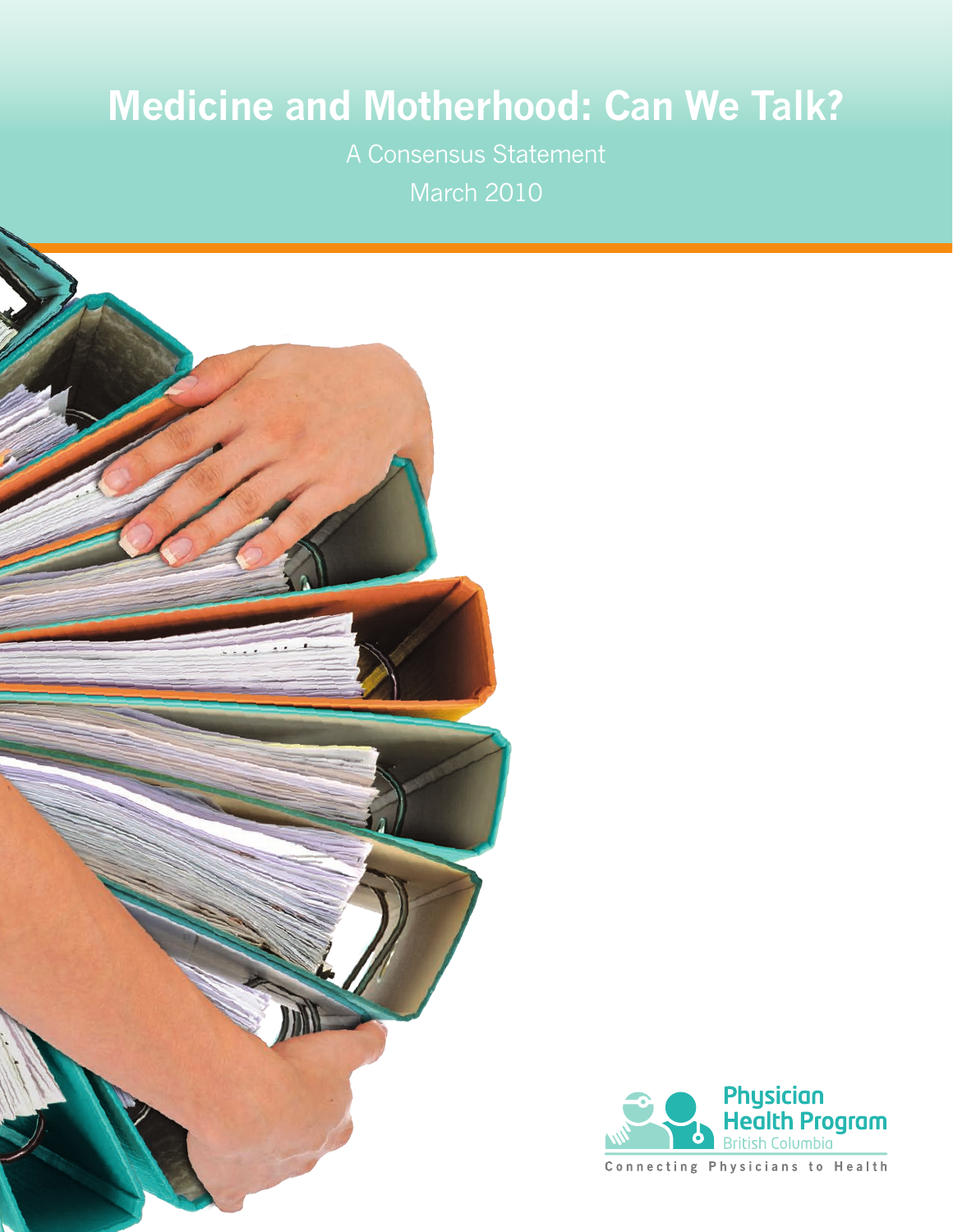#### **For additional copies of this publication, please contact**

The Physician Health Program of British Columbia Suite 980 - 1125 Howe Street Vancouver, BC, V6Z 2K8 Tel 604-742-0747 Fax 604-742-0744 Toll Free 1-800-663-6729 www.physicianhealth.com

This publication is available electronically at the following URL: [http://www.physicianhealth.com/medicineandmotherhood.](http://www.physicianhealth.com/medicineandmotherhood) It is optimized for double-sided colour printing.

#### **Permission to Reproduce**

This work is released under a Commons 2.5 Canada attribution non-commercial share-alike license. You are free: to share this work (to copy, distribute and transmit the work); and to adapt the work to your own purposes under the following conditions:

- Attribution You must attribute the work in the manner specified by the Physician Health Program of British Columbia (but not in any way that suggests that we endorse you or your use of the work) according to the instructions found at www.physicianhealth.com/medicineandmotherhood
- Noncommercial You may not use this work for commercial purposes.
- Share Alike If you alter, transform, or build upon this work, you may distribute the resulting work only under the same or similar licence to this one.

Any of the above conditions can be waived if you get permission from the Physician Health Program of British Columbia.

Any other rights you or others may have in law are in no way affected by this license.

For example this license does not affect:

- Your fair dealing or fair use rights;
- The author's moral rights;
- Rights other persons may have either in the work itself or in how the work is used, such as publicity or privacy rights.

#### **Suggested Citation:**

Task Force on the Accommodation of the Pregnant Physician (2010). *Medicine and Motherhood: Can We Talk?* Vancouver: Physician Health Program of British Columbia.

ISBN 978-0-9865570-0-2



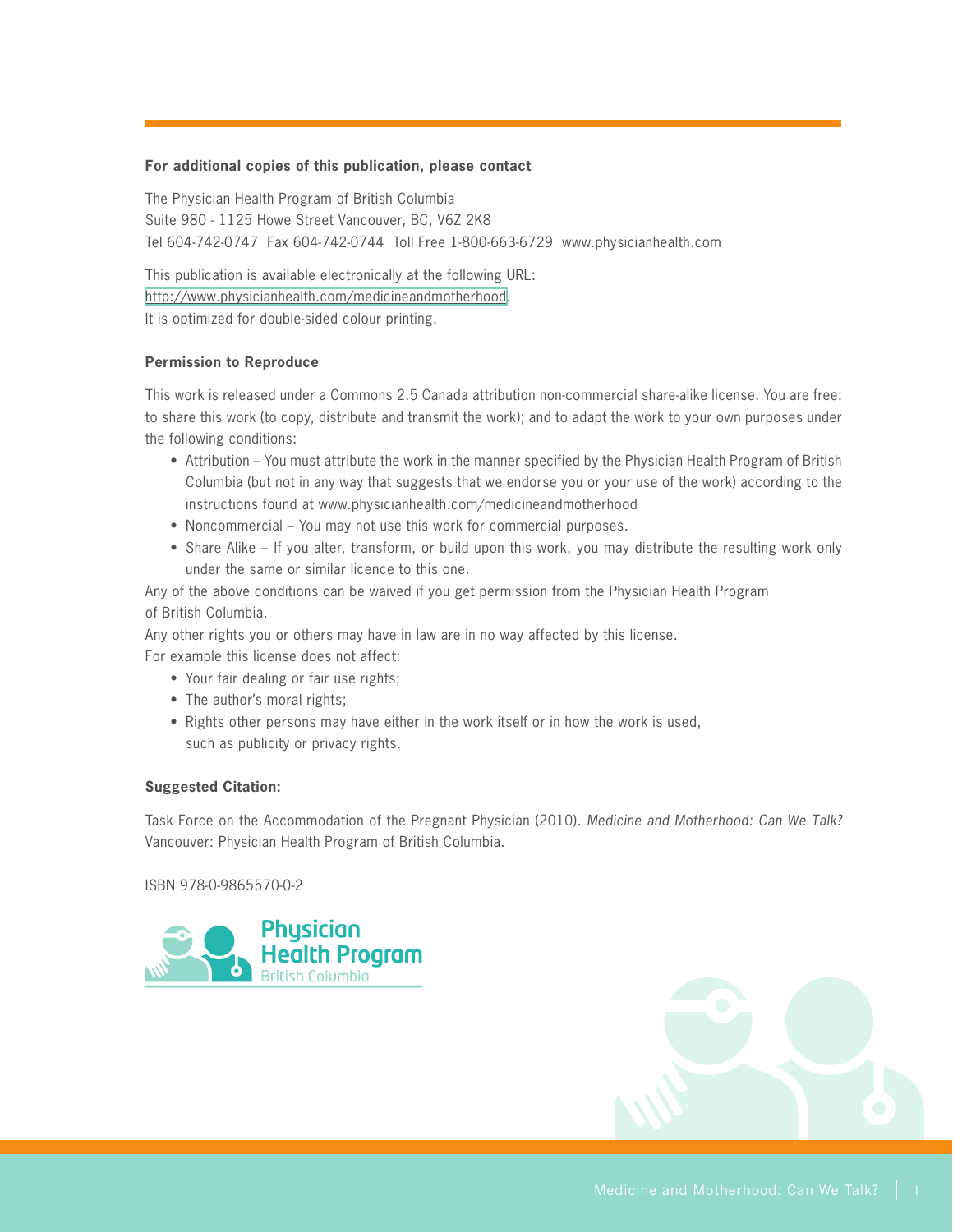# **Table of Contents**

| <b>Executive Summary</b>                                       |                |  |  |
|----------------------------------------------------------------|----------------|--|--|
| Purpose and Scope                                              |                |  |  |
| <b>Context: When Doctors Have Families</b>                     | 4              |  |  |
| Practicing Medicine While Pregnant                             | $\overline{7}$ |  |  |
| Impact of Work on Maternal and Fetal Health                    | $\overline{7}$ |  |  |
| Consequences for Maternal and Fetal Health                     | 9              |  |  |
| Postpartum Issues Important for the Pregnant Physician         | 10             |  |  |
| Longer-term Considerations                                     | 11             |  |  |
| Medicine and Motherhood: The Current Experience                | 12             |  |  |
| Impact of medical culture                                      | 12             |  |  |
| Policy Framework                                               | 14             |  |  |
| Medicine and Motherhood: Imagining a Different Experience      | 15             |  |  |
| Cultural Change: Reframing the Conversation                    | 15             |  |  |
| Structural and Policy Change: Clarifying the Expectations      | 16             |  |  |
| Recommendations                                                | 17             |  |  |
| Before Pregnancy: Creating a Healthy Foundation                | 17             |  |  |
| During Pregnancy: Creating a Safe Maternal-Fetal Environment   | 19             |  |  |
| After Birth: Creating a Supportive Environment for New Parents | 20             |  |  |
| Resources for the Pregnant Physician                           | 22             |  |  |
| The Task Force                                                 | 26             |  |  |
| References                                                     | 28             |  |  |

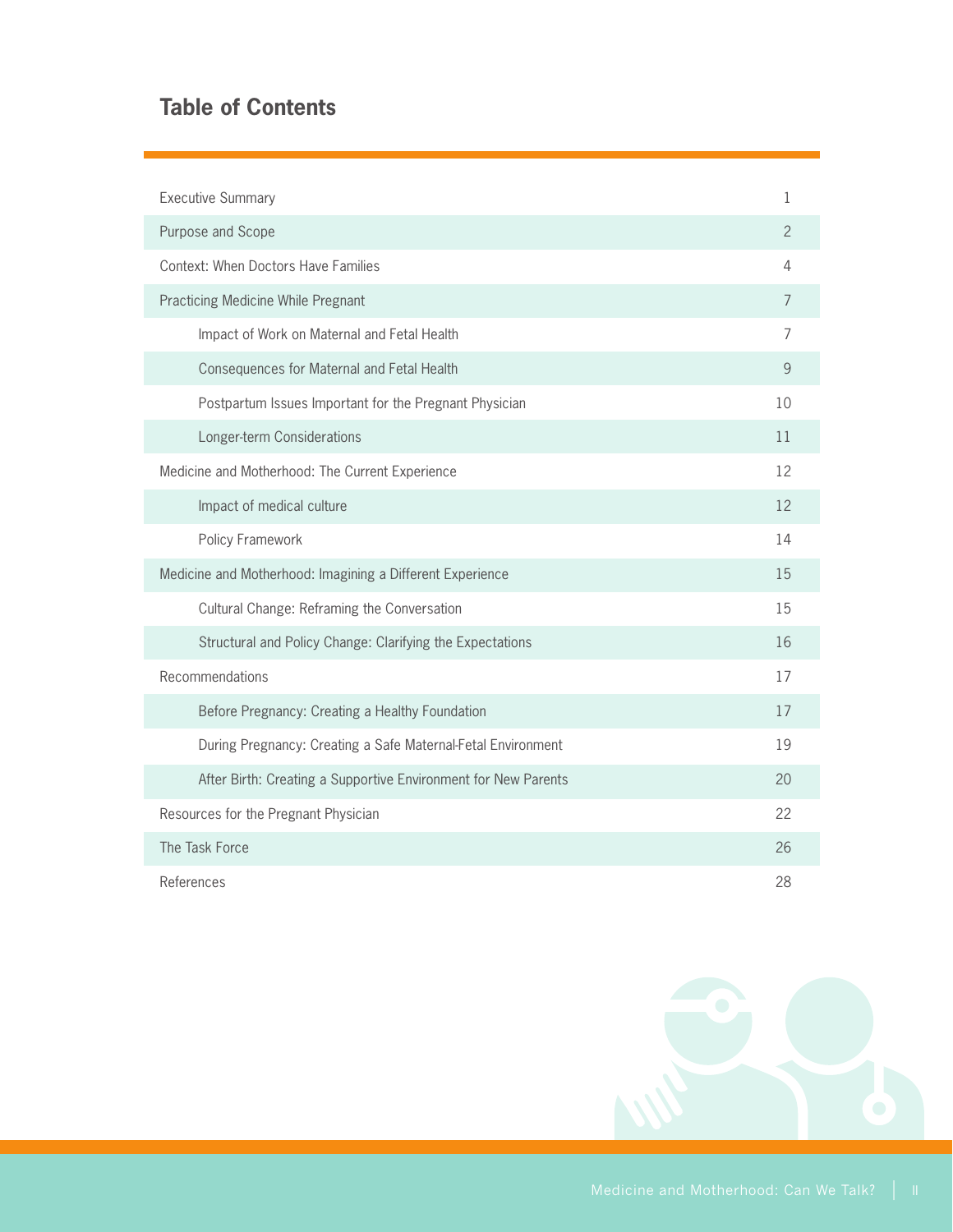# **Medicine and Motherhood: Can We Talk?**

This guide is a consensus-based document that was developed by the Task Force on the Accommodation of the Pregnant Physician published by the Physician Health Program of British Columbia (PHPBC). The task force, which was created and supported by the PHPBC, included members of the practising physician community in BC, as well as those who brought the perspectives of various stakeholders: academic and medical education, professional associations, healthcare employers and occupational health and safety. For a list of task force members, please see Page 26.

This document uses existing evidence to support its findings and recommendations, with the goal of informing discussion about accommodation of pregnant physicians among resident associations, physicians in private practice, residents, medical schools, hospitals, students, medical associations, governments, health-care employers, residency programs and others with an interest in physician well-being.

Although we have tried to make this report as useful as possible to a broad range of audiences, we anticipate that others may want to adapt it to other purposes and needs, or to update it as new evidence and experience emerges. To facilitate this adaptation and reuse, we have chosen to publish the report under a Creative Commons License. For more information about your rights to adapt and redistribute this report, please see

<http://creativecommons.org/licenses/by-nc-sa/2.5/ca/>, or contact the PHPBC.

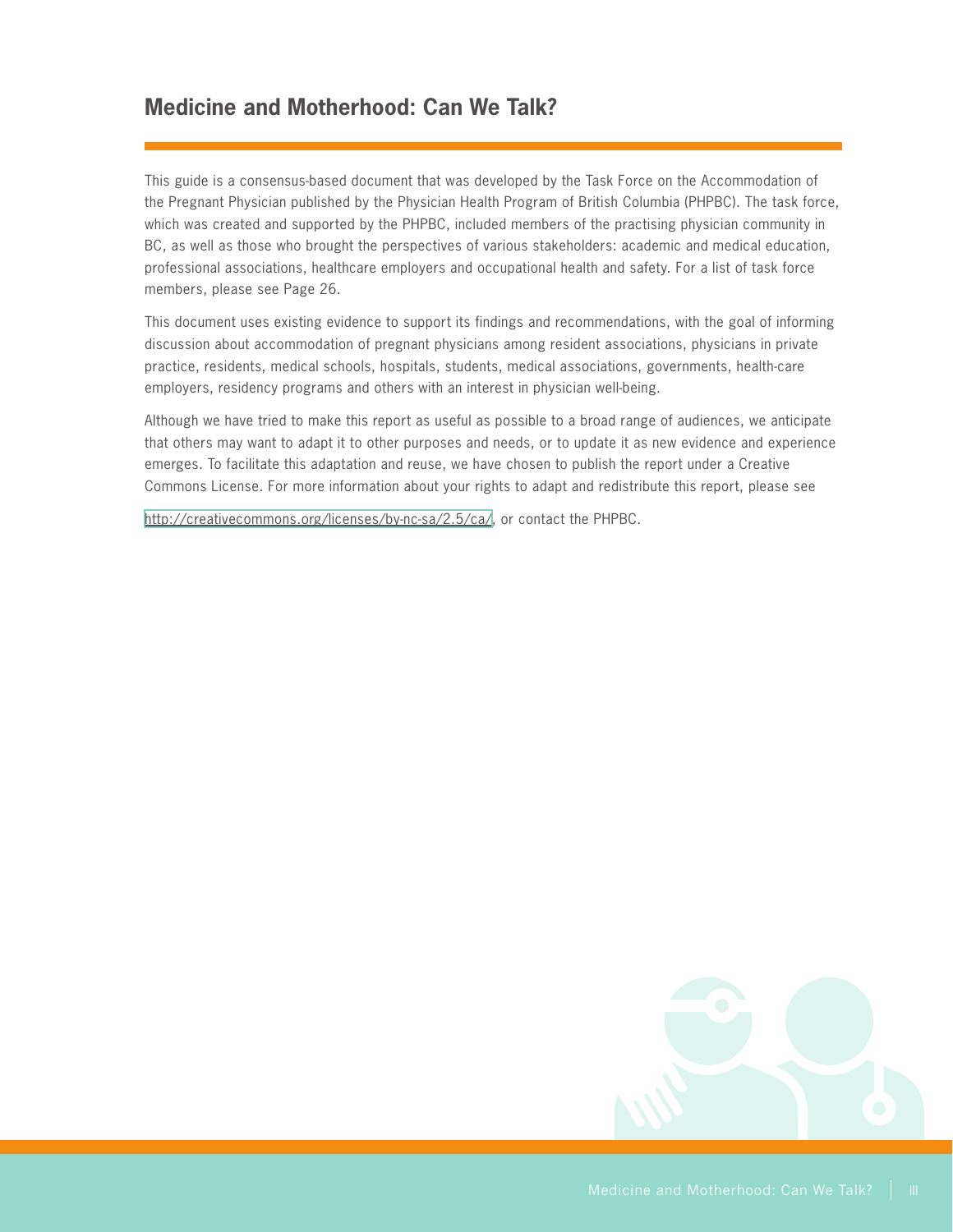# **Executive Summary**

The increasing importance of women in the Canadian physician labour force raises important questions about how to accommodate the workplace needs of women when they are pregnant and become parents. The extent to which the needs of physician mothers are – or are not – accommodated is recognized as a significant influence on:

- Maternal and fetal health.
- • Mother and child well-being during pregnancy and postpartum.
- • Female physicians' career progression, career choices and practice patterns.

Accommodation of pregnant physicians is also a key issue in human resources planning. This consensus statement tries to make recommendations on how best to respond to and plan for the improved integration of the pregnant physician in the workplace.

The physician labour force in Canada is changing dramatically. Not only are there more women graduating as physicians but increased training requirements mean that women are older before they achieve 'practice-readiness.' In order to effectively utilize the contributions that women make to the physician labour force, stakeholders within practice groups, health-care entities, educational settings, professional associations, policy makers and employers need to engage in a constructive dialogue about improving the working conditions for pregnant physicians and parents of young children. The potential costs of not having this conversation are significant and include dysfunctional practice patterns and educational settings and lower rates of retention in a profession that already faces a labour shortage.

This paper provides a summary of the current evidence regarding the impact of work on maternal and fetal health, including the implications for women who delay pregnancy until later in life. It also highlights workplace conditions that may need to be modified for the pregnant physician. It is intended to serve as a guide to assist the pregnant physician and her colleagues with conversations about workplace accommodation as set out in the Human Rights Code of Canada. The paper provides:

- An overview of the types of accommodation that are emerging as best practice.
- Recommendations for the various participants in the conversation.
- A list of resources to assist physicians and other parties in making informed decisions that take into account the rights and responsibilities of all.

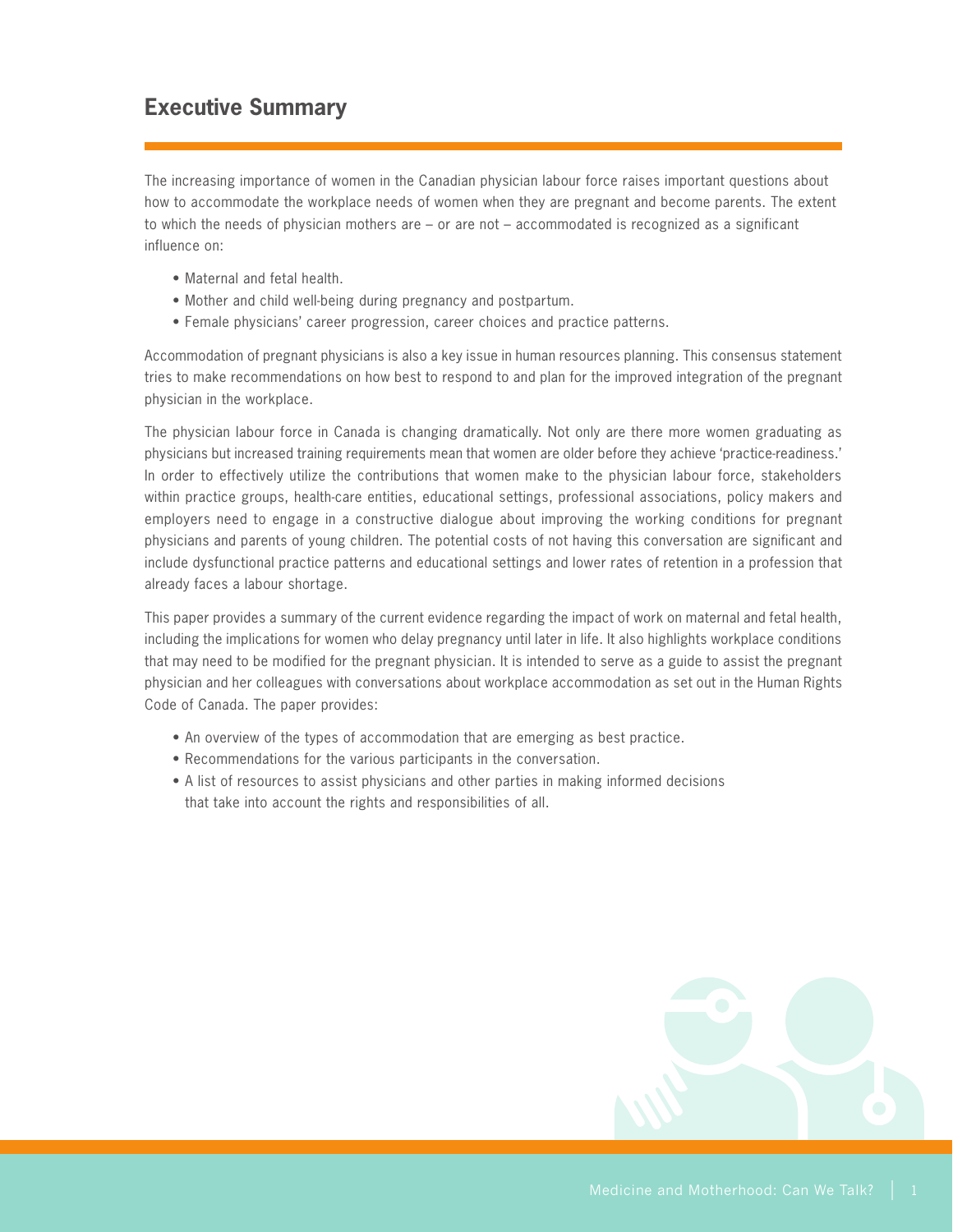# **Purpose and Scope**

*"Basically, I don't remember the first year of my son's life. My daughter was three and still in diapers, he was a newborn and I was a specialist in a group of two, doing call one in two nights while breastfeeding, running my practice and running my home.* 

*Thank goodness I have photos."* A British Columbian physician, now age 50

This consensus statement seeks to provide a framework for discussions on how human resources health planners can best meet the challenge of accommodating the needs of pregnant physicians. This document presents:

- The workplace needs of pregnant physicians, including risks to maternal and fetal health and impact on postpartum well-being of the mother and child.
- Analysis of the current discourse about the accommodation of pregnant physicians.
- Information about the types of accommodation, resources and recommendations that may help meet the needs of both the service delivery system and pregnant physicians.

In this context, the term "accommodation" is derived from the Human Rights Code of Canada, based on the principle that:

 All individuals should have an opportunity equal with other individuals to make for themselves the lives that they are able and wish to have, and to have their needs accommodated, consistent with their duties and obligations as members of society, without being hindered in or prevented from doing so by discriminatory practices based on race, national or ethnic origin, colour, religion, age, sex, sexual orientation, marital status, family status, disability or conviction for an offence for which a pardon has been granted. (1)

As discussed in the consensus statement, accommodation is understood as a conversation between the person seeking accommodation of their needs and the individuals or organizations in a position to provide for these needs. The conversation is based on a mutually respectful relationship that helps the two parties:

- Determine what barriers might affect the person requesting accommodation.
- Explore options for removing those barriers.
- • Accommodate to, but not beyond, a point of undue hardship for colleagues or the employer (1).

The scope of this consensus statement is intended to be directional, not comprehensive or exhaustive. It does not cover all possible situations, but is intended to provide a sufficiently broad overview to inform discussions about accommodation among medical students, residents and physicians in medical schools, residency programs, private practice, hospitals, medical associations, governments and health authorities.

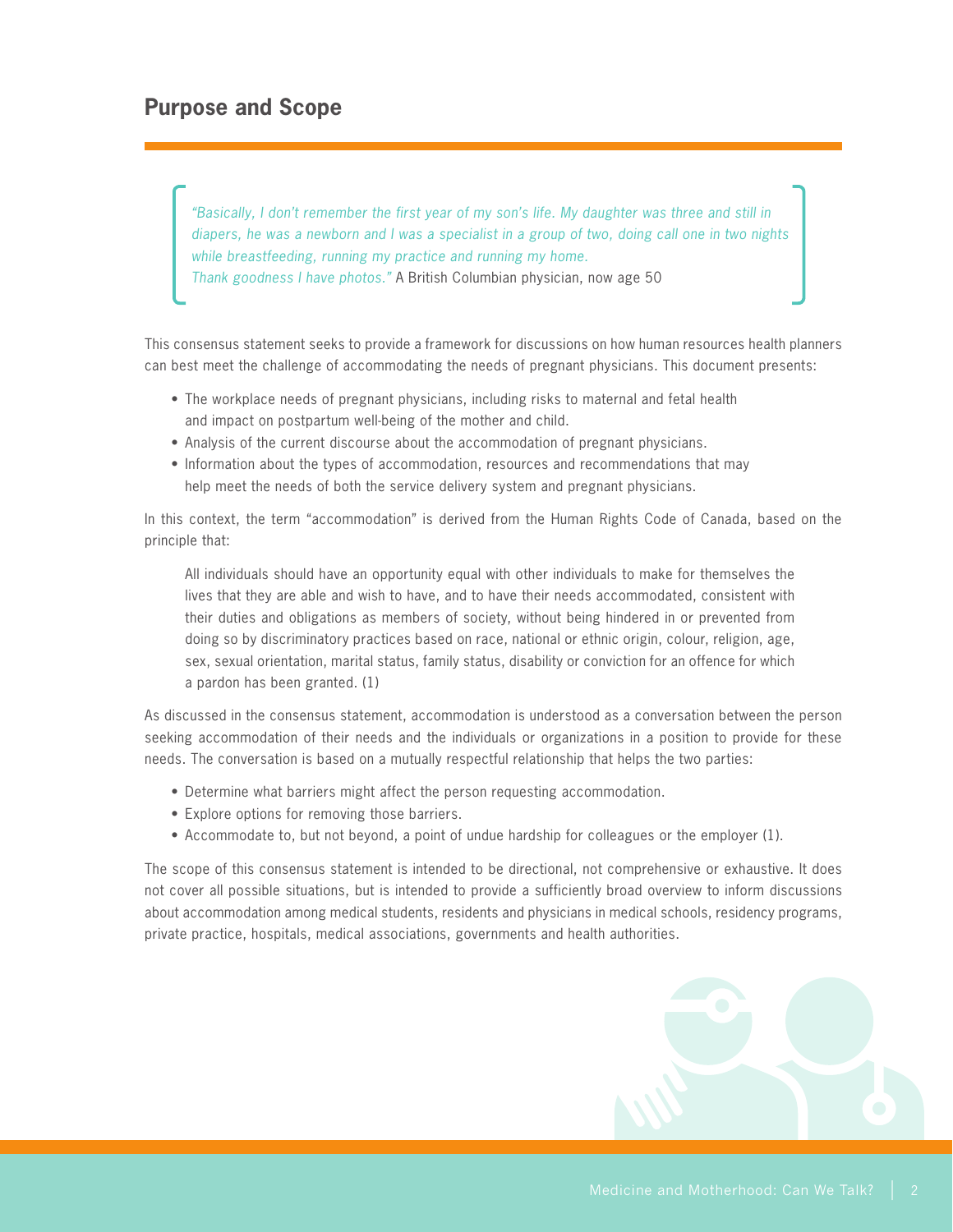The majority of the maternal and fetal health-related data is derived from studies of pregnant physicians, women in working conditions similar to those of doctors and occupational health norms implemented by employers or programs like WorkSafeBC.

This document strives to take a common sense approach to workplace accommodation for the pregnant physician, taking into consideration the scientific data and evidence along with such qualitative factors as personal choice, cultural background, social support, family situation, finances and workplace variability. Readers are encouraged to reflect on their own and their colleagues' attitudes, experiences and cultural contexts as they consider how they might participate in the discussion.

The document does not include discussions of postpartum issues such as maternity and parental leave and return-to-work policies, except where these are related to situations arising from pregnancy.

Finally, this document emphasizes the importance of thoughtful, respectful conversation in reaching mutually acceptable solutions that ensure maternal and fetal well-being and that are workable for pregnant physicians, their families and colleagues. This dialogue is essential, given that pregnancy and childbirth can sometimes follow an unpredictable course. Moreover, a long-term perspective is helpful. Pregnancy is a short period of time in a medical career that should span 30 or more years. It is imperative that employers, medical organizations, educators and other stakeholders work together to develop policies that accommodate this aspect of physicians' lives (2).

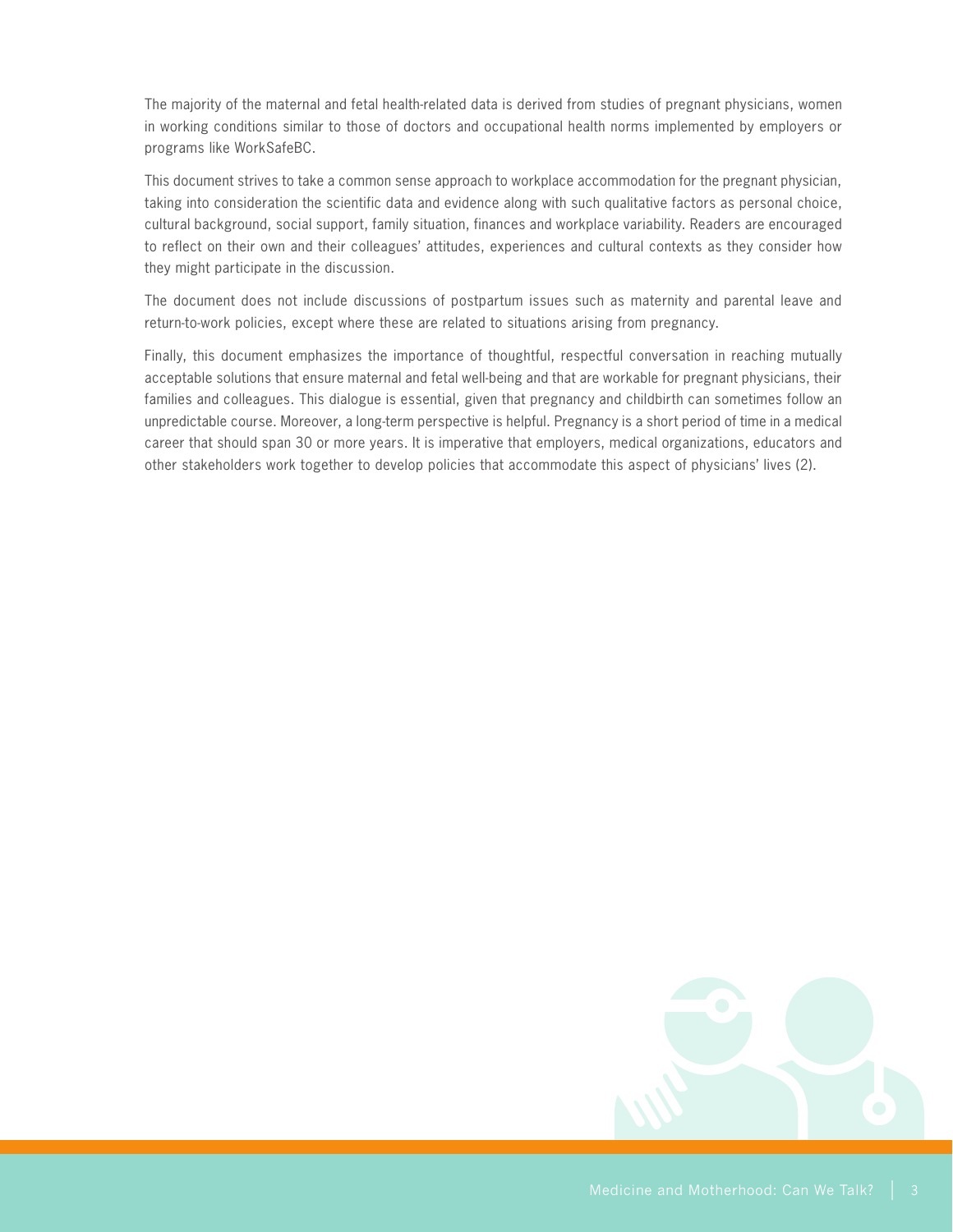## **Context: When Doctors Have Families**

*"Having a child during residency makes life significantly more complicated, but considering my age I couldn't wait until later to have my first child."*

Sinal S, Weavil P, Camp MG. Survey of women physicians and issues relating to pregnancy during a medical career. J Med Educ [Physicians' survey respondent]. 1988; 63:531-538

Canadian health care is facing dramatic demographic changes. The population is aging and as the baby boom generation grows older, a large portion will seek ongoing care for multiple co-morbidities. This will create an increase in demand for medical services at the same time that the country faces not only a shortage of physicians, (3) but a squeezing of already-strained public resources.

There is another important demographic trend – the feminization of the medical profession in Canada. More physicians than ever are women and this proportion is increasing each year (3). Currently, more women than men are enrolled in Canadian medical schools (4) and it is estimated that at least 70 per cent of family medicine graduates will be women within a decade (5). This trend is particularly noticeable in specialties such as family medicine, pediatrics, obstetrics and gynaecology and psychiatry, where between one third and one half of Canadian practitioners are women (4). Feminization of the physician labour force raises important questions about how to accommodate the pregnancy and childbearing needs of women physicians and physician trainees.<sup>1</sup>

The extent to which the needs of physicians as mothers are met is recognized as a significant influence on their career progression, choices and practice patterns. Gender appears to be a significant indicator of the practice patterns of doctors in Canada and the career trajectory for women physicians is generally different from their male counterparts (3, 4). One recent study found that if today's gender-specific work patterns persist, there will be an overall decrease in doctor productivity at a time of high demand for services. "Although gender issues represent an inherently sensitive and controversial topic, they significantly influence the practice pattern of doctors and must be factored into any estimates of doctor productivity, future doctor requirements, and health human resources planning." (4)

Accommodating the needs of the pregnant physician must be discussed within the context of the following demographic changes:

- Increased numbers of Canadian women now in medical school and practice.
- Increased age of registrants on admission to medical school.
- Increased length of required training for physicians prior to licensure to practice.
- Increased number of maternal and fetal complications related to delayed childbearing.
- • Increased legislated protections for pregnant and working mothers, albeit with uneven application, depending upon one's employment status.



<sup>1</sup> For the purposes of this consensus statement, when the word 'physician' is used, unless otherwise specified it will include physicians-in-training, medical students, residents, fellows, etc.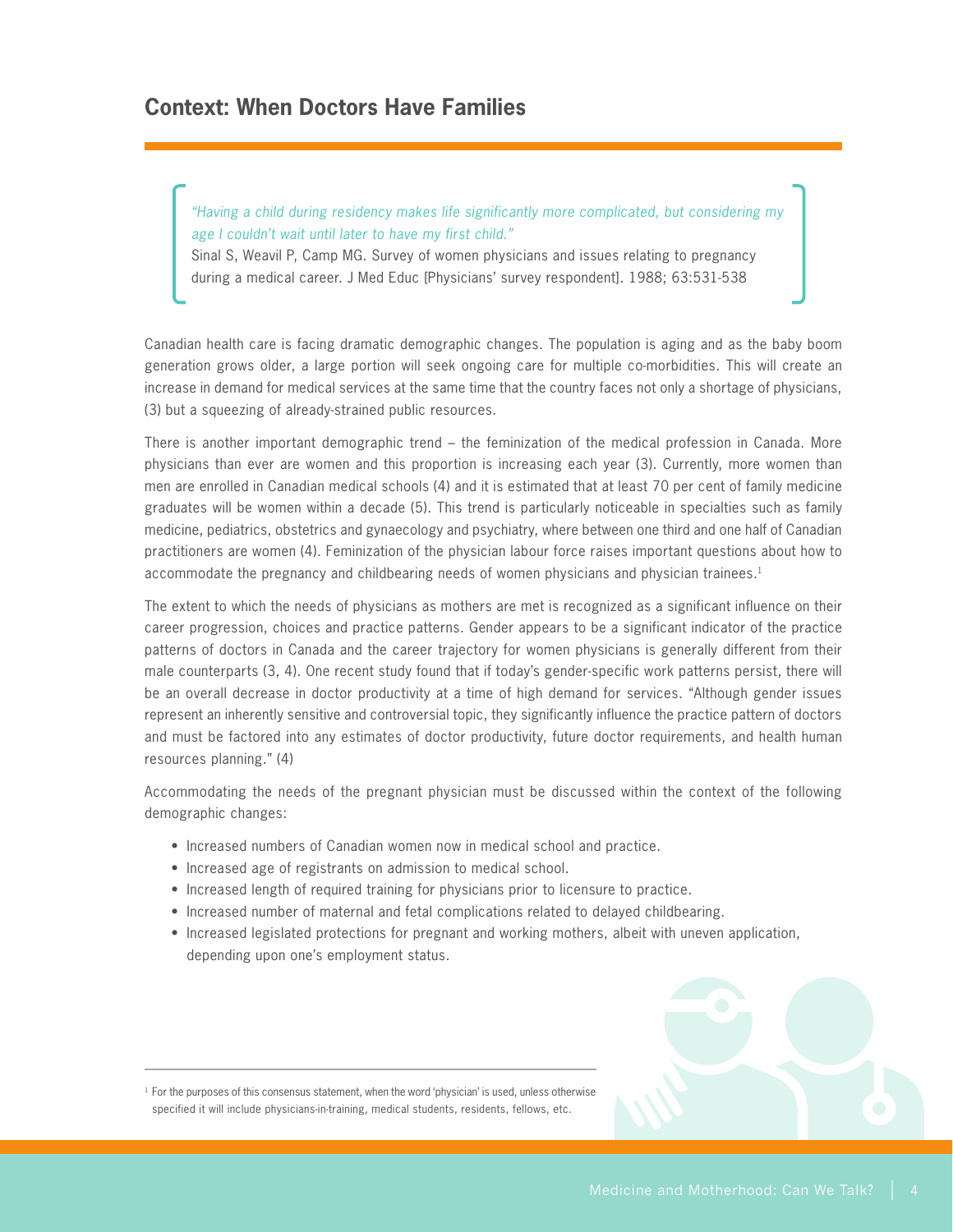It is essential that physician associations, educators, employers, practice groups and policy makers find ways to accommodate female physicians through workforce planning and related measures. Without such accommodation, these mothers may either place themselves or their children at risk, or may exit the profession at a time when society most needs their expertise.

Statistics Canada data show that the majority of Canadian women bear their children between the ages of 25 and 34 (6). For those pursuing a career in medicine, juggling professional education and personal plans can lead to delays in starting a family. Age of admission into medical school has been increasing steadily; the median age for registrants in medical school has risen from 20 years, 11 months in 1987-88 to 22 years, 10 months in 2002-03. It has stayed relatively constant since then (7). Given that it takes a minimum of six years of training to practice as a family physician and nine to 14 years to be licensed as a specialist, it is clear that career and parenting priorities can clash.

Overall, 78.2 per cent of Canadian women physicians who responded to the National Physician Survey reported that they have children, compared to 85.7 per cent of their male counterparts (8). According to the survey, 98.2 per cent of respondent family physicians and general practitioners, both men and women, under the age of 35 reported being parents of children five years and younger. This suggests that these children were born when the physicians were aged 30 to 35. The same survey reported that 61.1 per cent of respondent physicians aged 35 to 44 had children aged five and under, suggesting that the births occurred when the doctors were as old as 39 (9).

The National Physician Survey also reported on the parental status of second-year family medicine residents. Almost one quarter, or 23.5 per cent, of residents responding to the survey reported having children, with a mean age of 3.9 years. A further 7.4 per cent reported that they or their partners were currently expecting a child (10). A further 34.4 per cent of second-year residents surveyed reported that they planned to take maternity or paternity leave within two to three years following completion of their training (11).

Taken together, these data suggest that questions of whether or not and when to bear children are priorities for female physicians both in training and at the start of their professional careers.

A myriad of factors: physiologic, financial, social and career-related, contribute to women's decisions about when to become pregnant. These include age, overall health, religious beliefs, family preferences, relationship status and contraceptive failure (12). Many of these factors are inherently in conflict, such as the demands of a professional career and the age-related decline in fertility (13).

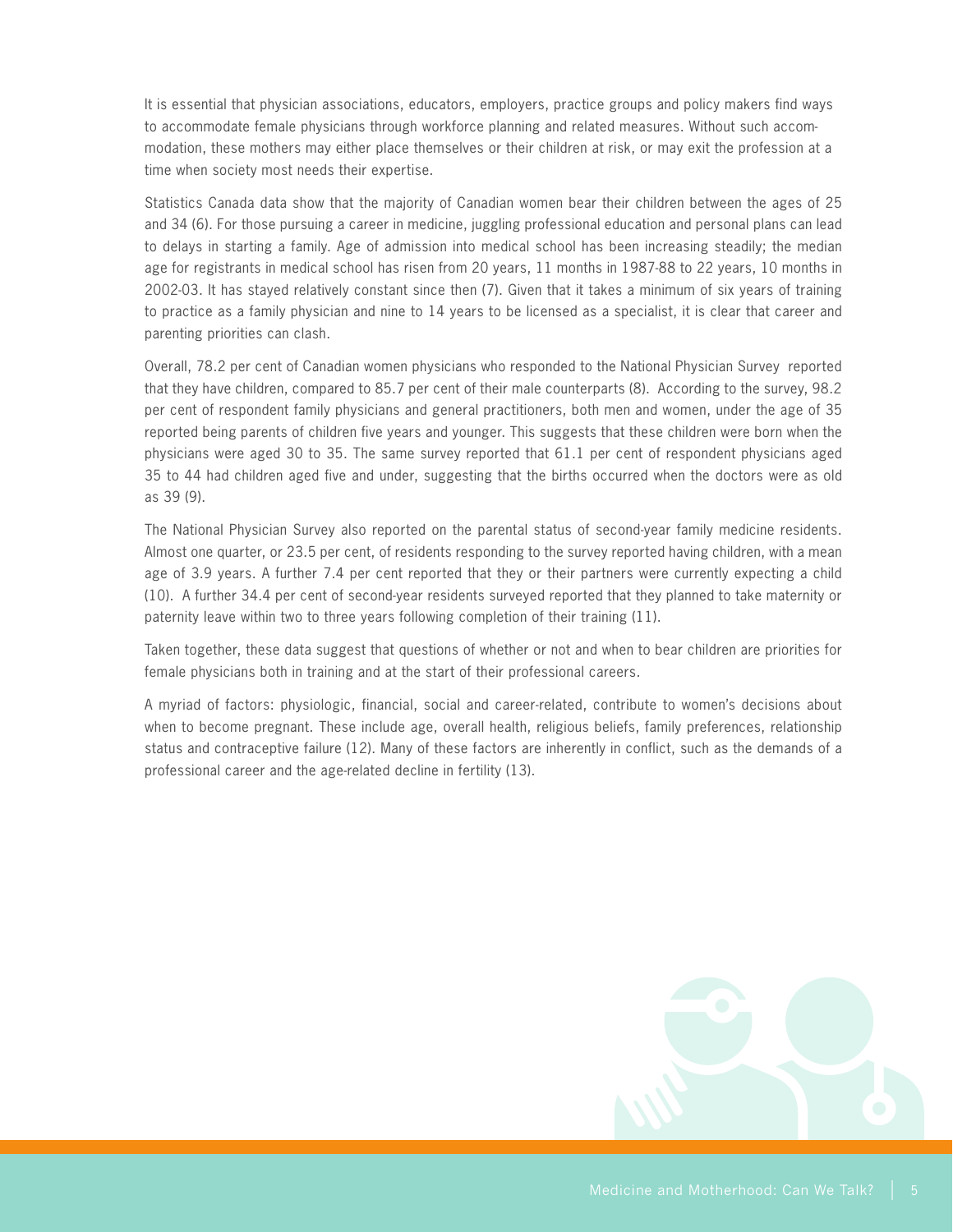It is recognized that after age 35 women face a decline in the number and quality of eggs they produce, leading to increased risks of infertility, in-vitro fertilization (IVF), miscarriage and birth defects associated with chromosomal aberrations and disorders (14). There are also increased risks to maternal health, including hypertension, diabetes, increased rates of caesarean section and even perinatal mortality (15). Thus for every year a woman defers childbirth, the risk of complications increases – something that medical students and physicians are well familiar with due to their training.

Finally, a number of social policies have been introduced over the past two decades in Canada that provide increased legislative protection for pregnant women and parents that recognize the importance of evidence-based protections for maternal and fetal health. This includes more comprehensive workplace safety legislation, broader maternity leave policies and stronger human rights protection.

Collective agreements and other workplace policies and agreements increasingly address this issue. Some of these laws and policies apply only to women who are employed, as compared to those who are self-employed or are students. However, the policy framework for pregnant and women parents is more supportive of accommodation, rights and financial support than it was two decades ago. Female physicians whose employment status may have excluded them from these policies will need to ensure that these protections are extended to them as well.

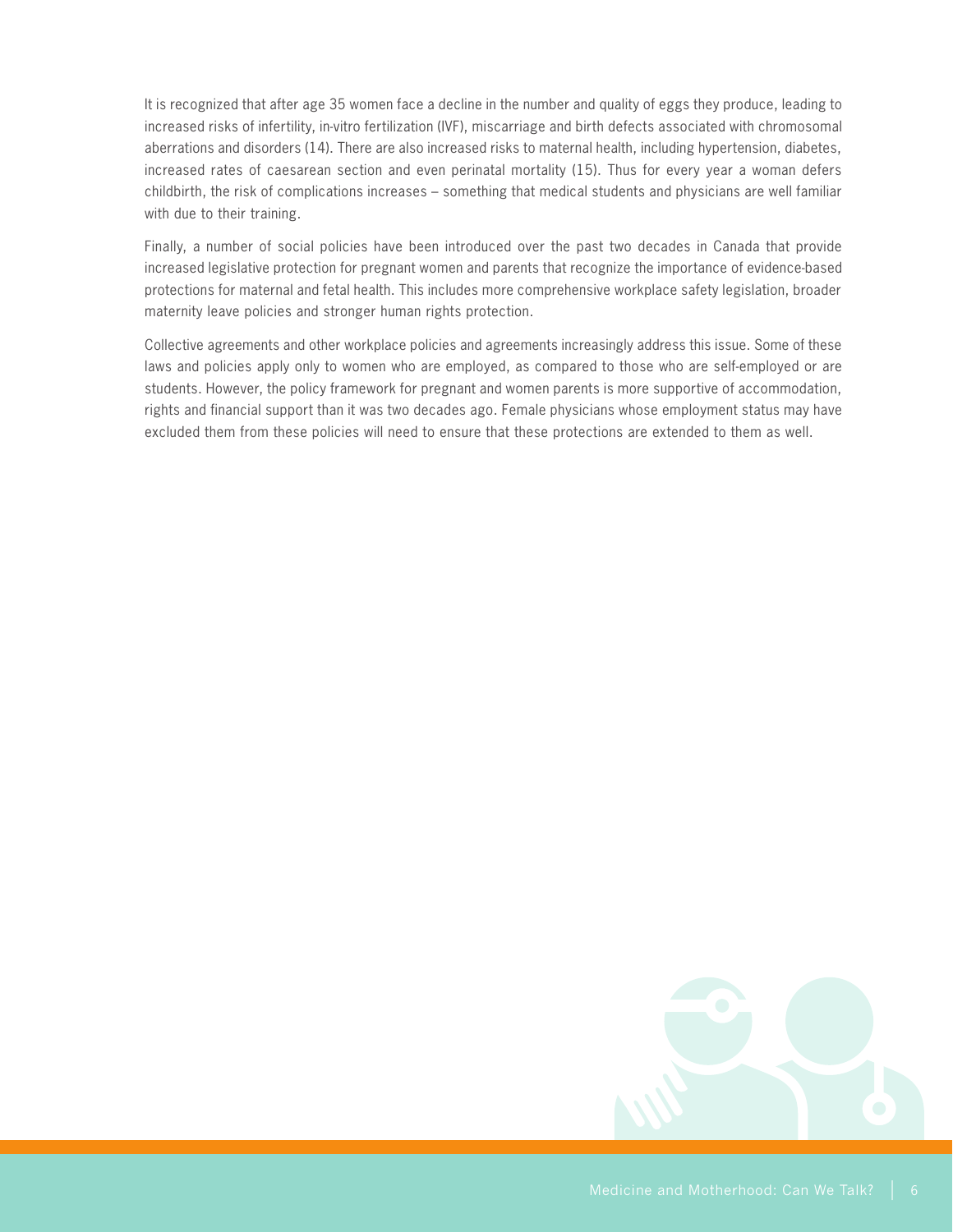*"Life is full of choices, and few are larger than deciding whether, when and how to have and raise children. This is compounded for someone pursuing a profession, particularly one that has many demands and rewards similar to motherhood."*

Bowman MA, Allen DI. Having and raising children. In: Women in Medicine. 3rd ed. New York: Springer; c2002. p. 44-77, Chapter 6

### **Impact of Work on Maternal and Fetal Health**

Pregnancy introduces physical, professional and emotional demands for the pregnant physician, her fetus and her co-workers. As a consequence, many occupational health and safety rules, policies and legal structures are in place to protect health-care workers, including physicians. This section reviews the evidence examining how certain occupational hazards in a medical practice uniquely affect women's reproductive health. Also discussed are the ways in which the demands of pregnancy are exacerbated by the challenges and stresses of medical training and practice.

As with all expectant mothers, a pregnant physician's ability to safely continue working during pregnancy may be compromised by complications of pregnancy, pre-existing maternal medical conditions, or problems associated with pregnancy such as back and pelvic pain, sleep disruption, nausea, preterm labour and gestational hypertension (16).

The impact of reproductive health for the pregnant physician can be briefly summarized into three broad categories: harmful exposures, physical demands and stress and a lack of social support.

#### **Harmful Exposures**

Depending on the workplace and practice patterns, pregnant physicians may be exposed to violence, toxins, radiation, biological and chemical agents, infectious diseases and other conditions that are recognized as risks to maternal and fetal health (16).

Research has pointed to the risks for pregnant women and their fetuses from exposure to chemicals including organic solvents, anaesthetic gasses and heavy metals (17). These agents can act as teratogens or fetotoxins at levels much lower than those at which they exert mutagenic or gametotoxic effect (18). In addition, training or practising medicine in certain fields such as psychiatry and emergency medicine may expose pregnant physicians to risks of violence in the workplace (19).

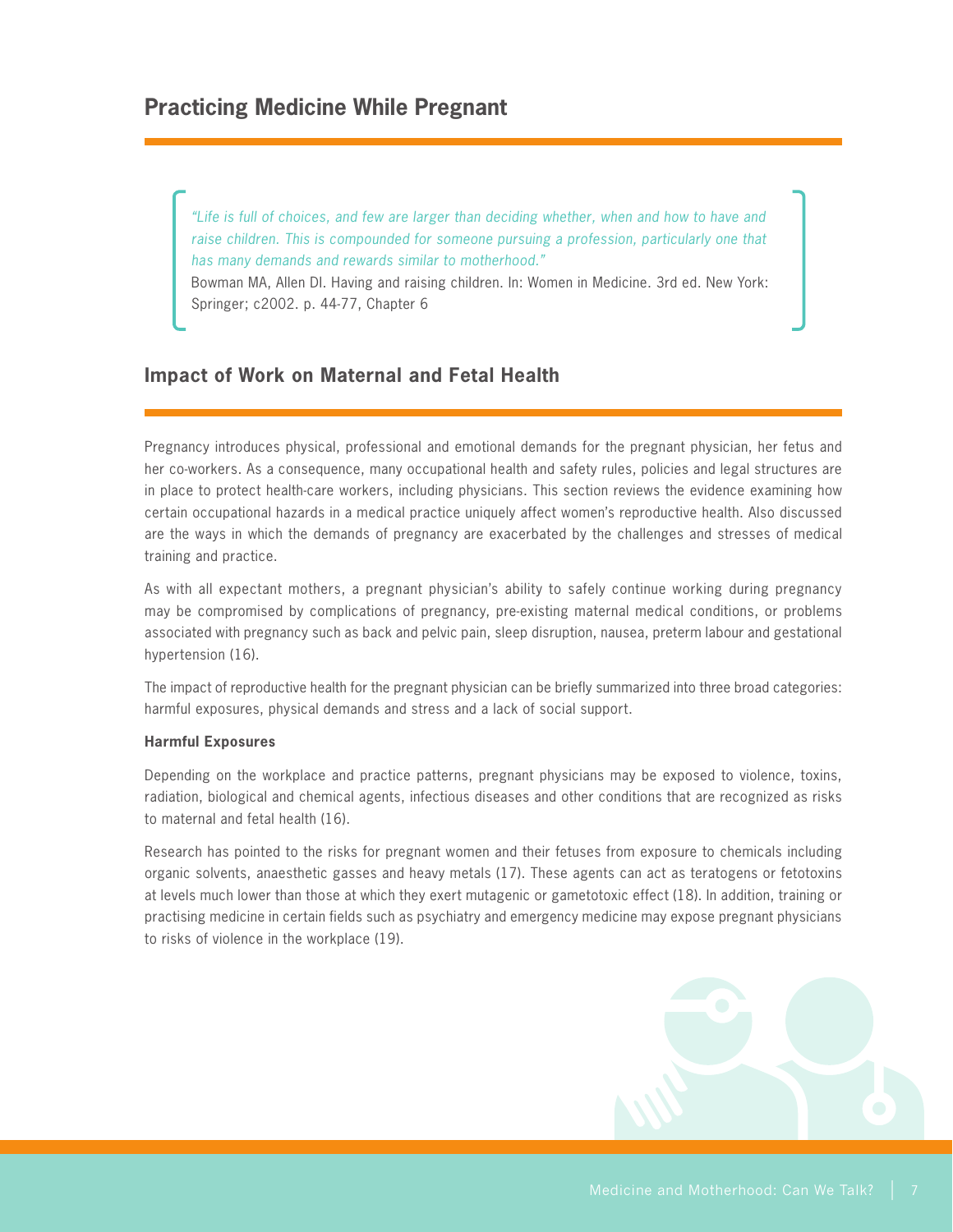Risk of exposure to infectious diseases is a consideration for pregnant physicians working in areas such as emergency medicine, family practice, internal medicine, surgery and anaesthesia. Different infectious diseases pose different risks and appropriate responses can range from standard infection control precautions to avoiding contact all together where circumstances dictate. As a peer-reviewed article in the Journal of the American Academy of Family Physicians advised in 2007: "Physicians have a responsibility to provide the best possible patient care — even to patients who pose infection risk. This responsibility does not dictate that a physician must always care for these patients personally. Each physician must find his or her own level of comfort with the inherent risks of the job. In circumstances that increase the risk of pregnancy-related complications, pregnant physicians should feel comfortable asking nonpregnant colleagues for assistance." (20)

#### **Physical Demands**

Research indicates that some physical activities are generally contraindicated by the physiological changes that accompany pregnancy (18). The demands include: physician schedules, long periods of time spent standing, physical exertion, heavy lifting and shift work (16, 17, 21-26).

Croteau, Marcoux and Brisson (27) found that the risk of bearing a 'small for gestational age' infant increased for working pregnant women with an irregular or shift-work schedule alone and with a cumulative index of the following occupational conditions: night hours, standing, lifting loads, noise, and high psychological demand combined with low social support at work. Risk was also found to increase with the number of physically stressful conditions to which a woman was exposed during pregnancy. Intervention to reduce exposures earlier in pregnancy was found to result in a decrease in risk.

A 2000 meta-analysis of working conditions and adverse pregnancy outcomes found a statistically significant relationship between pre-term birth and both prolonged standing and shift and night work (21). In general, physically demanding training rotations have been shown to cause additional strain for pregnant residents and those newly returned to work after child-bearing (28, 29). Evidence also suggests that exposure to excess noise may be contributors to complications such as low birth weight, (30) preterm birth and intrauterine growth restriction (31) as well as high-frequency hearing loss in newborns (32).

In Quebec, the negative impact of shift work has been recognized in the collective agreement of the residents' association (Fédérations des Médecins Résidents du Québec). It states: "A pregnant resident's basic regular schedule shall not exceed eight hours per day, from Monday to Friday, with the exception of call duty. In the twenty weeks prior to the expected date of delivery, the resident shall be entitled to exemption from call duty. If the resident's work is organized in shifts, she shall also be entitled on a weekly basis, from that moment, to two consecutive days of leave; moreover, she is also entitled to exemption from any night shifts, where applicable." (17)

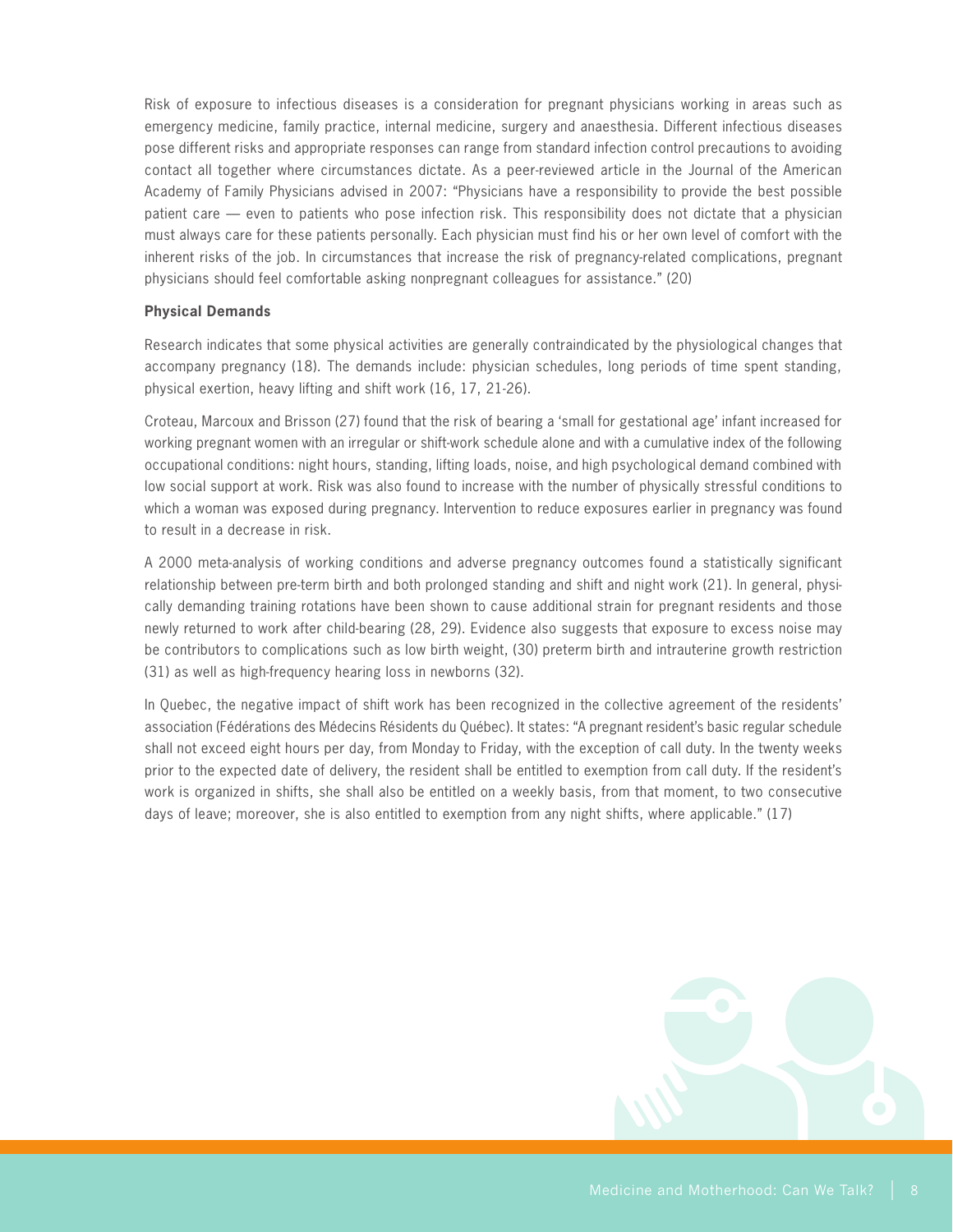#### **Stress and social support**

A common source of stress for the pregnant physician arises from the high psychological demands that can be related to certain aspects of medical practice, particularly when long work hours or shift work are involved (33).

A 2003 review of the research literature on pregnancy during residency training2 found that major stressors for the pregnant resident included the sometimes onerous work demands of residency and an often-unspoken expectation that the absent resident's workload will be shouldered by other residents. This is compounded by a lack of acknowledgement, dialogue and problem-solving on the part of program directors and departments (34). Also noted by this literature review was evidence of stressors such as frequency of call, fatigue, long hours, emotional strain, too little time with partners and real or perceived feelings of denial, resentment and hostility from colleagues and program directors.

### **Consequences for Maternal and Fetal Health**

As outlined above, the evidence examining three key elements of physician work on maternal and fetal health suggests that "bearing a child during residency or practice may be associated with adverse pregnancy outcomes."(29) According to a comprehensive 2003 literature review of pregnancy during residency, (34) these outcomes include:

- A higher than normal overall complication rate, including incidences of preterm labour, abruptio placentae, hypertension, hyperemesis and preeclampsia.
- A higher than normal miscarriage rate, and increased relative risks of still birth, preterm labour and delivery and caesarean section.
- • Significantly increased incidence of low birth weight and intrauterine growth restriction.

Physician work can also lead to longer-term health outcomes that include sexual dysfunction for the mother, sterility, genetic or chromosomal defect, intrauterine growth retardation, spontaneous abortion, fetal death, premature birth, congenital defect, behavioural problems and certain infant cancers or other diseases. As specifically noted in the collective agreement of Fédérations des Médecins Résidents du Québec, a higher incidence of preeclampsia, anaemia, placental infarct and underweight babies is also reported, especially among residents in obstetrics, surgery, anaesthesiology and radiology (17).

This daunting list must be considered in context, since even at an increased level of incidence overall, the absolute risks of some of these complications remain quite low. None the less, the demands of residency and clinical practice do conflict with the psychosocial realities of childbearing. These include fertility concerns, the time needed to develop a relationship with a partner, the time and energy needed to carry a baby to term, the need to eat and sleep properly, the time needed for bonding and attachment, the need for breastfeeding and the juggling of demanding schedules to accommodate child care needs (34).



<sup>2</sup> The majority of literature reviewed related to the experience of trainees in programs in the United States, but research from other countries was also cited.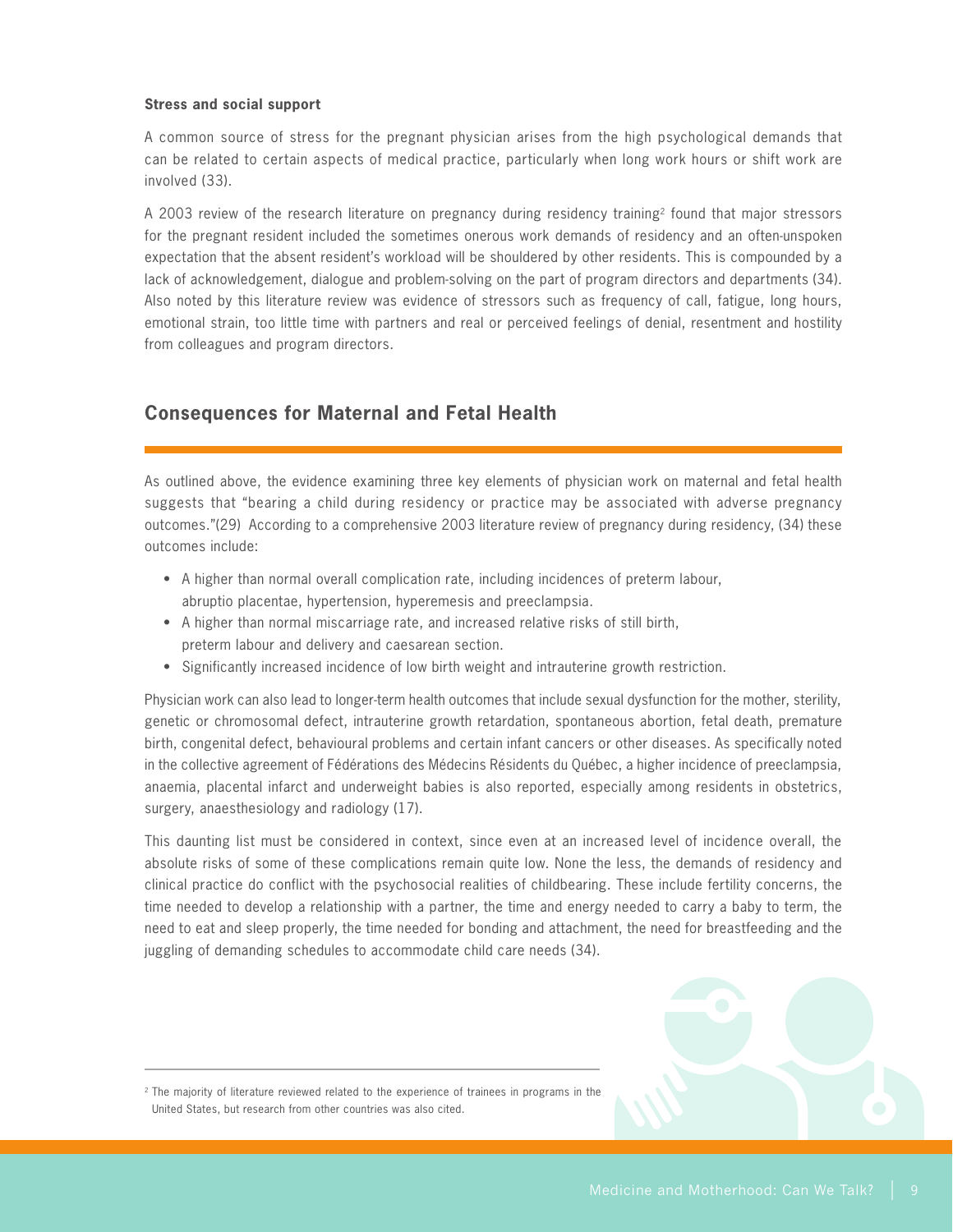### **Postpartum Issues Important for the Pregnant Physician**

Postpartum issues also need to be taken into account when developing and implementing accommodation policies. These include the impact of physician work on breastfeeding, the need for leave related to complications arising from childbirth, challenges associated with securing safe infant child care and the impacts of maternal sleep deprivation and fatigue. Evidence relating to the risks of each of these is summarized below.

#### **Breastfeeding**

The Canadian Paediatric Society recommends breastfeeding exclusively for the first six months after birth for healthy, term infants. The society further asserts that breast milk, being the optimal food for infants, may continue for two years and beyond (35). However, research shows that female physicians do not maintain breastfeeding at the rates recommended, citing return to work, diminished milk supply and a lack of space and time to pump (36). This occurs despite the fact that research has demonstrated the benefits of breastfeeding for at least six months postpartum for child health and maternal and child bonding. For employers, providing workplace support to help mothers maintain breastfeeding results in higher workplace satisfaction for the mother and therefore enhanced recruitment and retention of employees (37).

#### **Complications arising from birth**

The possibility of complications arising from birth needs to be considered. Given that female physicians generally have children later in life, it is important to take into account the risk of complications, such as a caesarean section or preeclampsia or, for the infant, low birth weight or pre-term birth. This can have an impact upon the timeline for a physician's return to work.

#### **Obtaining infant child care**

Long hours, unpredictable work demands, guilt because of absences from work, increased workload for colleagues and high personal expectations cause pregnant residents and physicians severe stress. This stress continues upon returning to work, as finding adequate child care can be difficult (28).

#### **Fatigue and sleep deprivation**

One study found progressive worsening of sleep quality during pregnancy with serious sleep problems after delivery, persisting for up to three months postpartum. There is a significant interaction between sleep and both perinatal and postpartum mood disorders for hormonal and psychosocial reasons. Napping does not result in restorative REM sleep (38). Sleep deprivation also has a negative impact on emotional and cognitive functions. The effect accumulates over time when sleep is regularly less than seven hours per night. This impacts mood, cognitive performance, working memory, executive function and attention. Sleep deprivation leads to deficits in neurocognitive performance and results in fatigue, loss of vigour and confusion. The impact is even more evident when multi-tasking and flexible thinking are required (39).

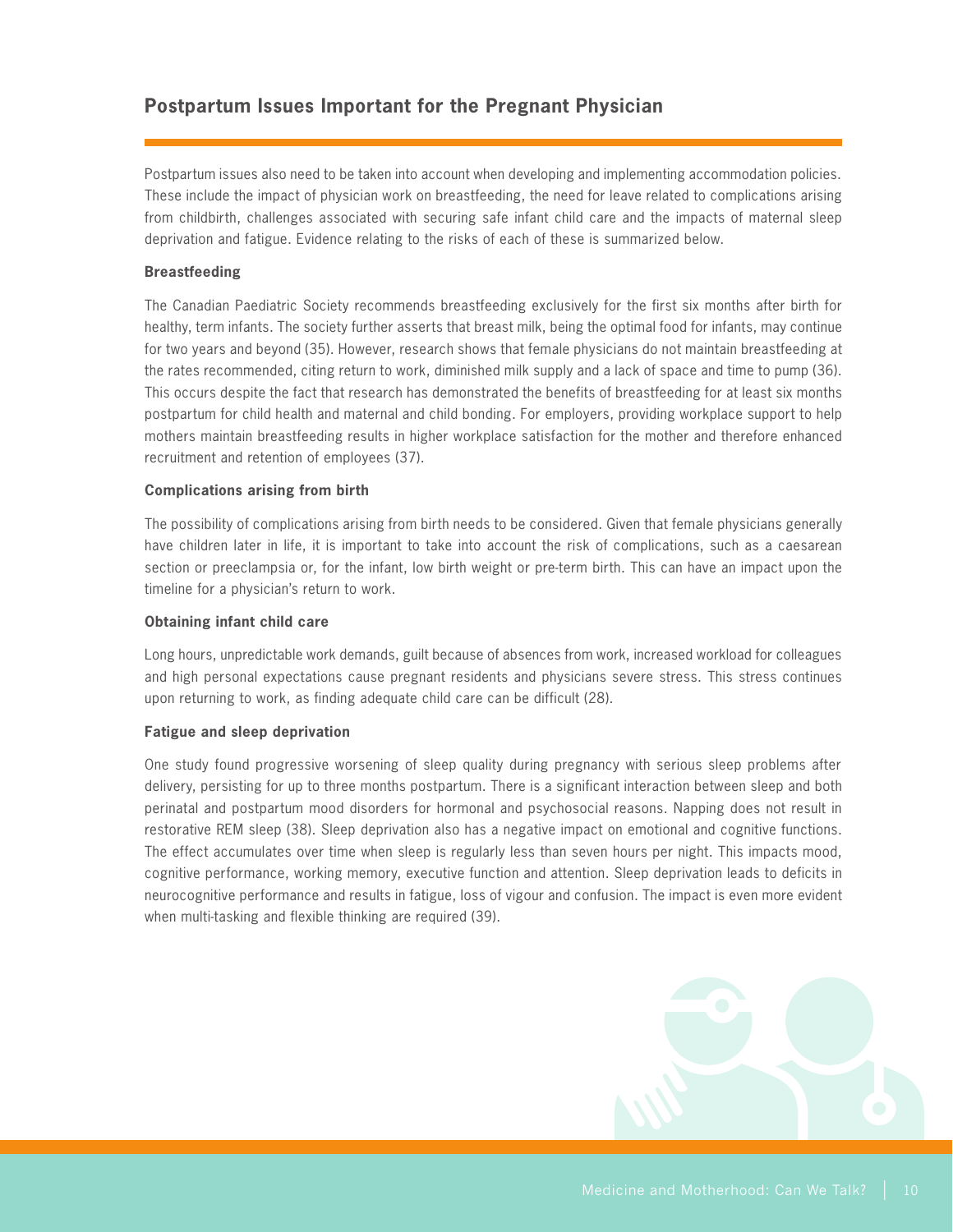### **Longer-term Considerations**

By choice, default or tradition, women physicians, like other women, tend to take on more than their share of child care and parenting responsibilities. Female residents are more likely to have a spouse who works outside the home – often another resident or physician – than their male peers (40, 41).

'Role overload' is common among women physicians (42) who suffer from an increased likelihood of stress and burnout and who have a higher tendency to work part time to try to achieve improvements in their work and life balance (4). Some observers argue that the combination of managing a medical career and parenting levies an unusually high price on women physicians, pointing to higher divorce and suicide rates compared to women who are not physicians (12).

In a 1999 report on physician numbers in Canada, "the pattern of practice is changing for all physicians – male and female. Increasingly, physicians are recognizing the need to balance work with family and community needs. The long hours that house staff have traditionally worked are being questioned. These efforts have resulted in changes in employment contracts for residents." Moreover, the same report notes that the general public is increasingly "beginning to question the appropriateness of medical care being delivered by physicians working excessive hours."(3)

In summary, these three main issues: working conditions, postpartum concerns and the longer-term impact of combining a medical career with parenting, point to the necessity of 'getting it right' early on in the career of female physicians. Providing career options, modifications, accommodations and solutions early on can set the stage for a fruitful career that benefits not only a female physician but her family and the health care system overall.

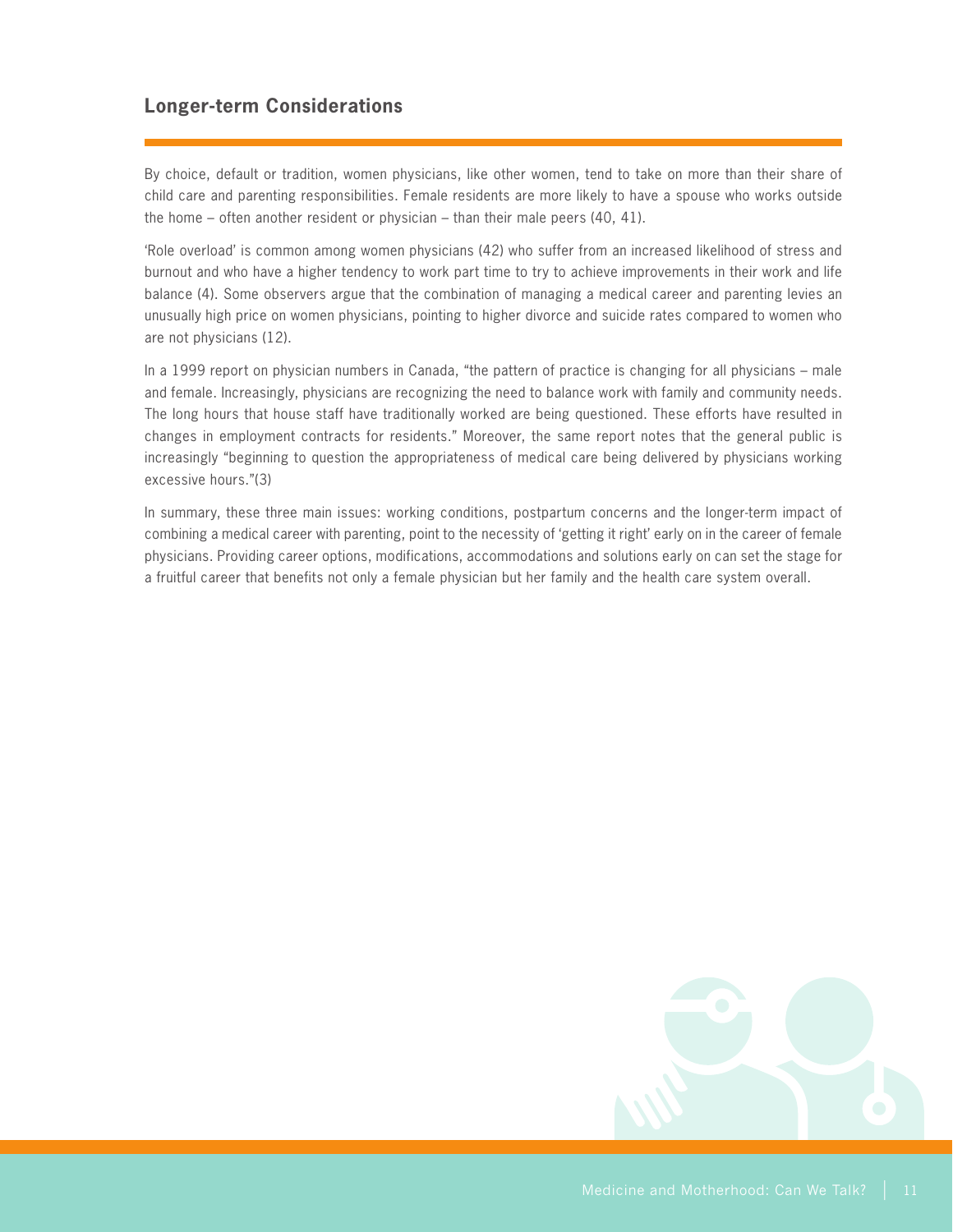# **Medicine and Motherhood: The Current Experience**

*"The need to nurse my child would require 20 to 40 minutes, three times a day, during a 10- or 11- hour day."* 

Hayes-Jordan A. Childbearing and child care in surgery. Arch Surg. June 2001. Toronto, ON: invited critique of Mayer, et al.

In recalling her own pregnancy, one physician exemplifies the current experience for many pregnant doctors: "I was able to decrease my call [but] I felt guilty about that. I felt like I really let everyone down, [even though due to pregnancy complications] I could not physically go on." (3) Unfortunately, this type of experience is all too common; a physician requests changes to her work environment such as her call schedule but feels guilty about it and anticipates resentment from her colleagues. She therefore delays putting her request forward and pushes herself to carry on until her situation becomes extreme.

When starting a conversation about how to meet her needs for a healthy pregnancy, a physician may be talking with colleagues who have paid less attention to their own similar needs, while pregnant or otherwise. Privately, these colleagues might think: "So she wants a bit of a break. Don't we all? She knew what she was getting into when she decided to have a child." Publicly, they might be less than fully supportive of their pregnant colleague's proposed strategies to meet her needs.

The pregnant physician's experience is probably somewhat different from that of her friends and colleagues in workplaces outside medicine. There are two reasons for this difference. First the culture of medicine has its own unique values, assumptions and practices that doctors take for granted but rarely discuss (43-46). Second, although there is a clear legal and policy framework that protects the occupational health of pregnant workers in most work settings, it is unclear in many cases if and how these rules and norms apply to doctors.

### **Impact of medical culture**

Even though more attention than ever is being paid to issues of physician health, medical practice is still embedded in a culture that values professional achievement and scientific mastery over personal, family and relationship needs (47). This culture carries such hidden messages as 'push yourself to succeed' and 'pay your dues,' (28) leaving doctors reluctant to acknowledge their needs privately, let alone discuss them with colleagues.

Recently, these cultural messages and their means of transmission from one generation of physicians to another has received much attention in the academic literature, which defines it as the 'informal curriculum, the metacurriculum, or the hidden curriculum.' Although one could argue that there are almost as many medical cultures and hidden curricula as there are medical workplaces,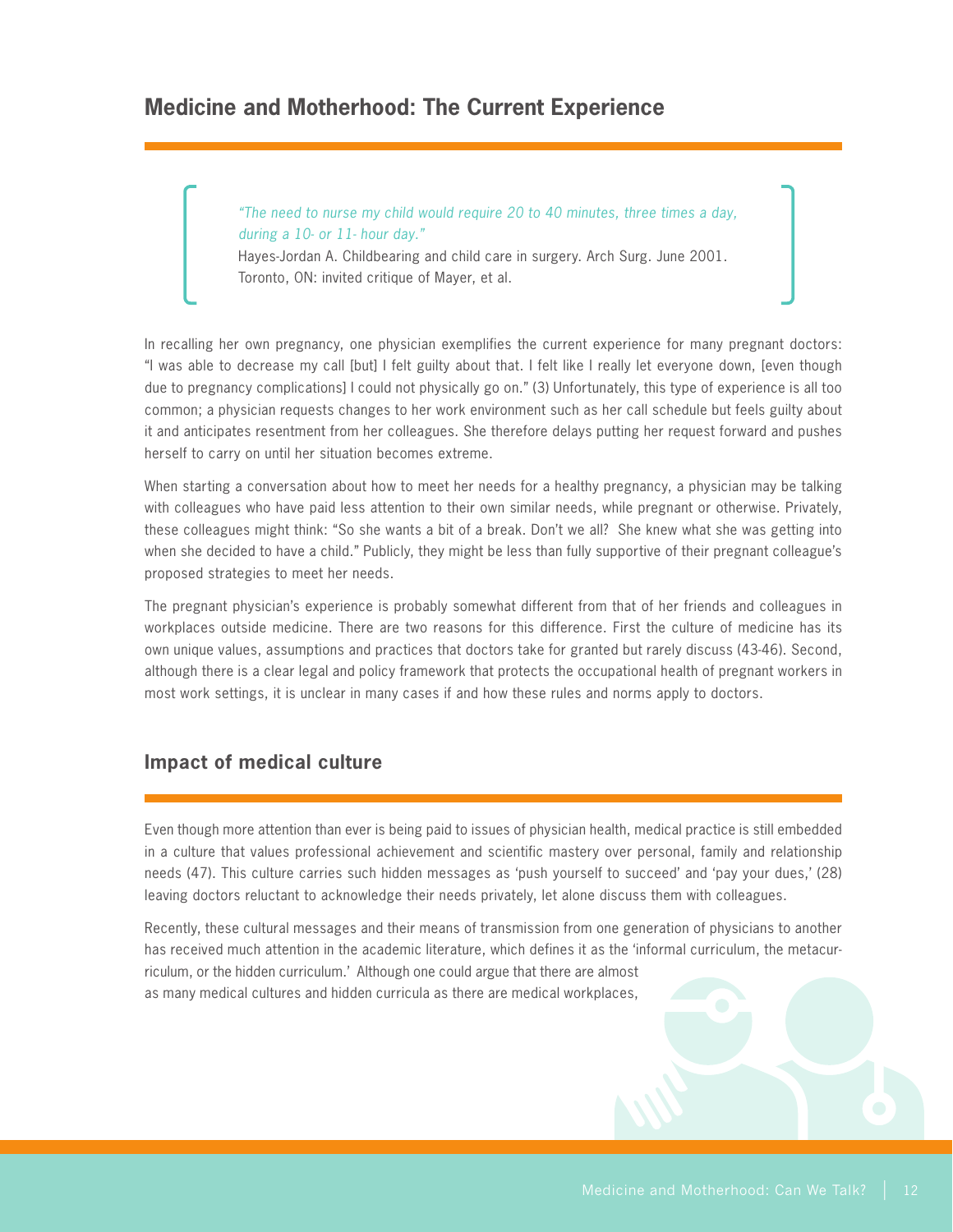some common themes emerge. Haidet and Stein (43) recently listed some of these themes and the unspoken assumptions underlying them. These include:

- Doctors must be perfect; they never make mistakes.
- Uncertainty and complexity are bad avoid them.
- The outcome is more important than the process.
- Medicine takes priority over everything else.
- Hierarchy is necessary.

To understand some of the sources of tension in the workplace for pregnant physicians, it's useful to look briefly at each one.

**Doctors must be perfect.** Although this assumption is often thought of as contributing to some physicians' lack of resilience in the face of personal error, it has an interesting application here. If doctors never make mistakes, then surely every pregnant physician must have planned her pregnancy. This chain of reasoning can lead to unspoken assignment of blame if a pregnancy turns out to be inconvenient for a physician's colleagues. The reality is, of course, that pregnancy is often not controllable, even for physicians.

**Uncertainty and complexity are bad – avoid them.** Much of medical training and certification takes place in scientific educational environments where doctors learn that every problem has one right answer. But no such perfect solution exists for a pregnant physician seeking to find a working arrangement that meets the needs of all stakeholders while her own physical needs and working capacity are in constant flux. This leaves many pregnant physicians working either much more or much less than they would like to work because the culture of medicine seems to prefer these all-or-nothing temporary solutions over better ones that are more complex.

**The outcome is more important than the process.** It's typical in medical culture to expect that any conflict or acrimony that emerges as a pregnant physician tries to negotiate accommodation of her needs would disappear upon the birth of a healthy child. Realistically, though, these conflicts are not entirely forgotten, but instead tend to erode job satisfaction and lead to burnout.

**Medicine takes priority over everything else.** Many doctors see medicine as a 'higher calling' and interpret the need to attend to their own needs as a sign of weakness. This can lead pregnant physicians to postpone discussion of their physical and emotional requirements until the need is dire. One commentator observes: "As physicians we feel comfortable recommending modified work hours to pregnant women [patients] in physically strenuous jobs. However no such recommendations [are] made for physicians who are pregnant." (34)

**Hierarchy is necessary.** One of the ways that medicine escapes from the intractability of complex problems is to concede to the authority of those who rank higher due to training, experience or organizational role. A problem is solved when someone with more positional power says it is. Doctors trump nurses and specialists trump generalists. It is not seen as 'professional' for a pregnant physician to reach an accommodation solution in a discussion where she and her colleagues openly and honestly discuss their needs. Rather, the conventional approach involves a series of exchanges of positional power. For example, a pregnant physician might make an accommodation request to a colleague who is at an equal or higher level in the medical hierarchy. The colleague might deny her request until it is bolstered by documentation from a third physician who is attending the woman's

pregnancy. Colleagues who believe that their needs were not taken into account might invoke hierarchy as a response to a proposed accommodation arrangement. They may be openly skeptical about its necessity or submit to it grudgingly if the authority of their colleague's attending physician is high enough. Or, they may ask for more information such as an opinion from another physician high in the hierarchy.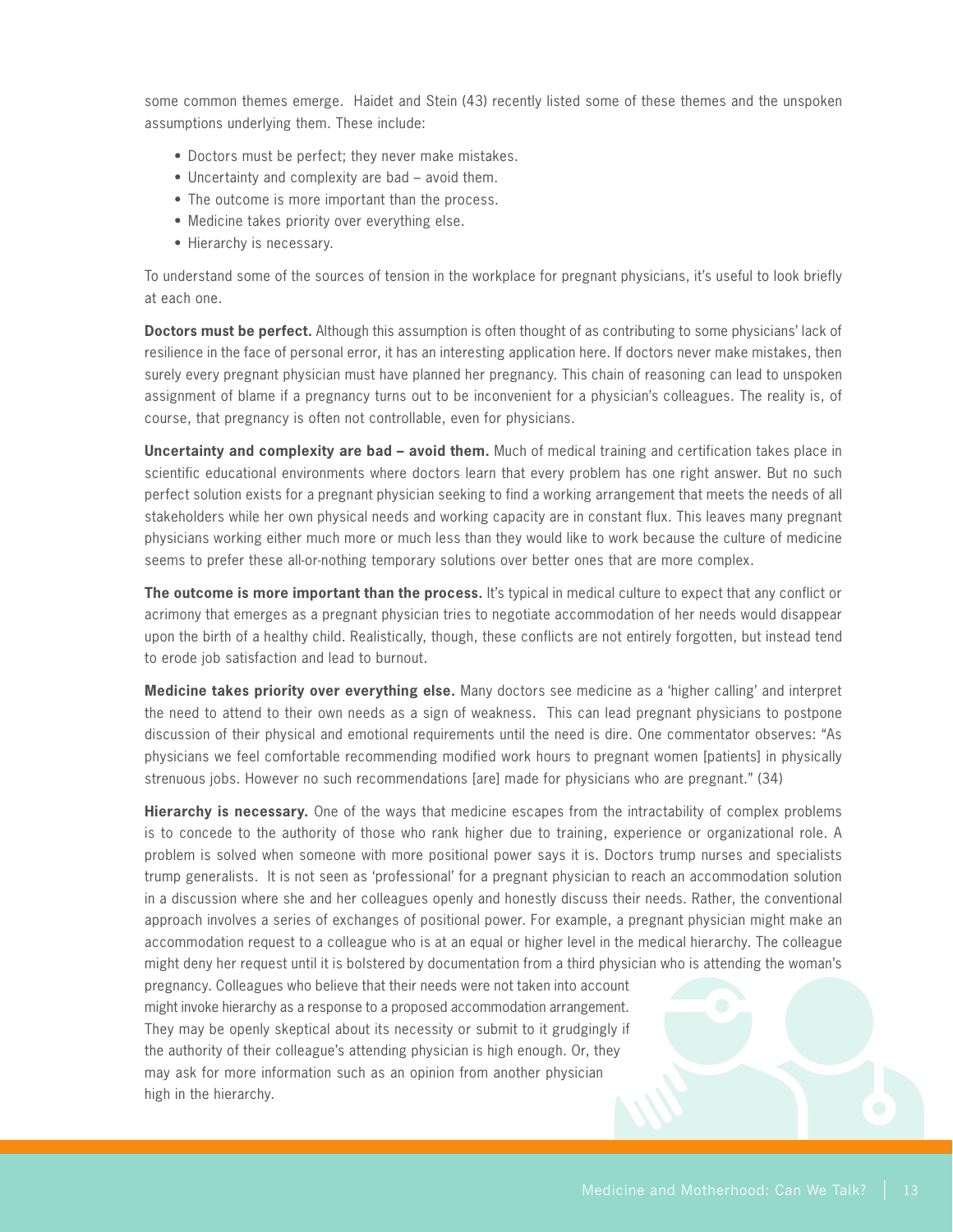### **Policy Framework**

Physicians face unique challenges when trying to negotiate accommodation during pregnancy. Existing human rights statutes that govern workplace accommodation (both during pregnancy and in general) have been tested in many traditional business settings. But physicians and health organizations tend to assume that their rights and responsibilities regarding accommodation are different from the non-medical workplace. This is because few physicians' work is governed by an employment relationship in the technical legal sense. However, the same human rights framework that protects workers in an employment setting also applies to doctors and residents, even though their work setting is less clear-cut. Physicians may not be employees in the general sense of the word, but they are still protected by the same human rights statutes that apply to all workers in Canada.

However, even when an employment relationship is present, as is the case with physicians in postgraduate training programs (residencies), no national standard emerges. An informal survey of associations of physicians and residents across the country showed that in many provinces, relevant employment contracts and collective agreements are silent on the issue. In those jurisdictions that do have policies, these generally state that accommodation will be made when necessary, with reductions in work hours and on-call responsibilities being the most common. But even jurisdictions that show the clearest support for the principle of accommodation provide little or no guidance about who decides what is necessary and when. This lack of guidance leaves pregnant physicians and their colleagues back in the mire of medical culture, which does not support ongoing and open discussions about the changing needs of physicians and their colleagues.

All this tends to lead to one of two archetypal stories. The first situation was presented earlier: a pregnant physician keeps working up to (or past) the point of exhaustion, then feels guilty when she asserts her needs. The second story articulates another extreme: a pregnant physician would like to continue working, but leaves practice altogether at a point early in her pregnancy because of the difficulty of negotiating suitable accommodation with her colleagues. These situations occur all too frequently, and neither ensures "the healthy and sustainable growth of the number of women in medicine." (48) To achieve this growth, the medical profession must find a way to meet the needs of the pregnant physician and her fellow doctors.

Although we have pointed out the need for a better way to structure accommodation conversations to retain female physicians in the workforce, it is worth noting the progress that is being made in supporting women who choose to take a break from medicine to give birth. Provinces such as British Columbia, Alberta and Saskatchewan have gone so far as to establish supplementary benefit plans in partnership with provincial medical associations. These plans typically provide continuing income for self-employed physicians during the postpartum period. Program eligibility and funding varies by province. In some cases, there is a cap on the overall program funding allocated under the applicable collective agreement.

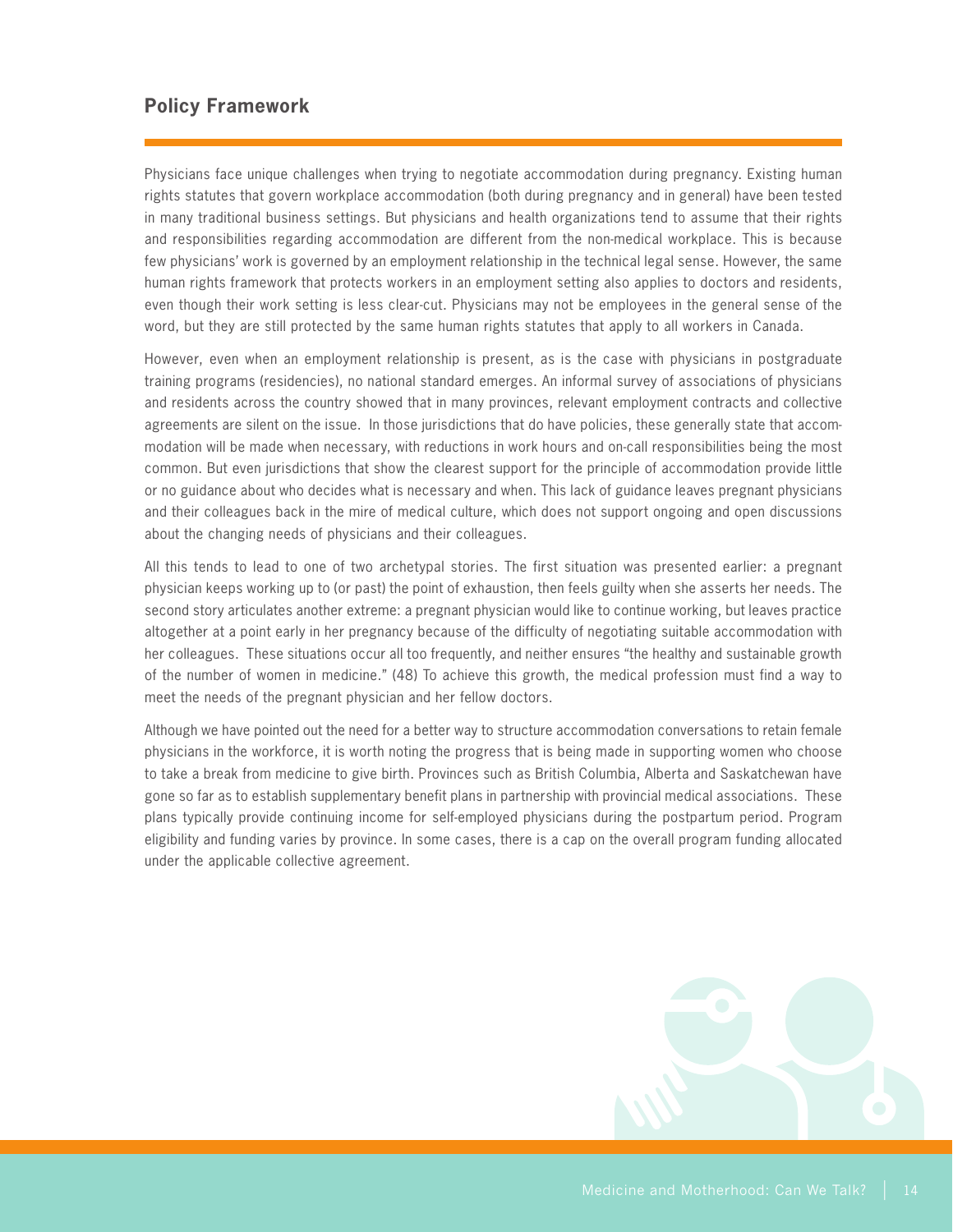# **Medicine and Motherhood: Imagining a Different Experience**

*"Having colleagues and workplaces work together towards reduced role conflict for all physicians is important for physician health. Our challenge will be engaging creatively to make it happen."*

Maier DB. Mama doc, papa doc. Alberta Doctor's Digest. Jan/Feb 2005

The medical profession and society in general will gain much by optimizing the contribution to the medical workforce that female physicians make during their reproductive years. We believe that this is only possible if we shift our thinking away from a paradigm of control and predictability (49) towards one of shared decision-making (52, 53). This shift will challenge us to make changes in the medical workplace that are both cultural (attitudes) and structural (policies). As even greater numbers of women enter the medical profession, this challenge will only grow. Policy makers and leaders must therefore act now to prevent suffering, conflict and lost productivity.

### **Cultural Change: Reframing the Conversation**

Collective efforts must focus on a cultural change. While legislation enables and shapes institutional policy, neither it nor policy guarantees implementation (50) without a supportive culture. Strong and persistent cultural norms, such as those found in medicine, are slow to change. Shifting cultural norms takes time, patience, persistence, intelligence and insight (54, 55). We suggest three simple changes to current practice that should make meaningful differences. These are:

- Start talking early.
- Understand everyone's needs before proposing strategies to meet them.
- Pay attention to the conversation itself.

**Start talking early.** There are many reasons why a pregnant physician might want to postpone discussions with colleagues. These include a need for personal privacy and the relatively high rate of fetal loss in the first trimester. However, the earlier the discussion starts, the less pressure there is to reach a satisfactory solution and the more time there is to ensure that everyone's feelings and needs are heard and understood. For those who work in medical specialties where exposure to radiation and chemicals is high, this might involve having a pre-conception conversation. Each physician must make her own decision about when to initiate the discussion with her colleagues. If a physician feels she needs help initiating the topic of accommodation with her colleagues (or her employer), she can consult first with her local Physician Health Program or with another trusted resource.

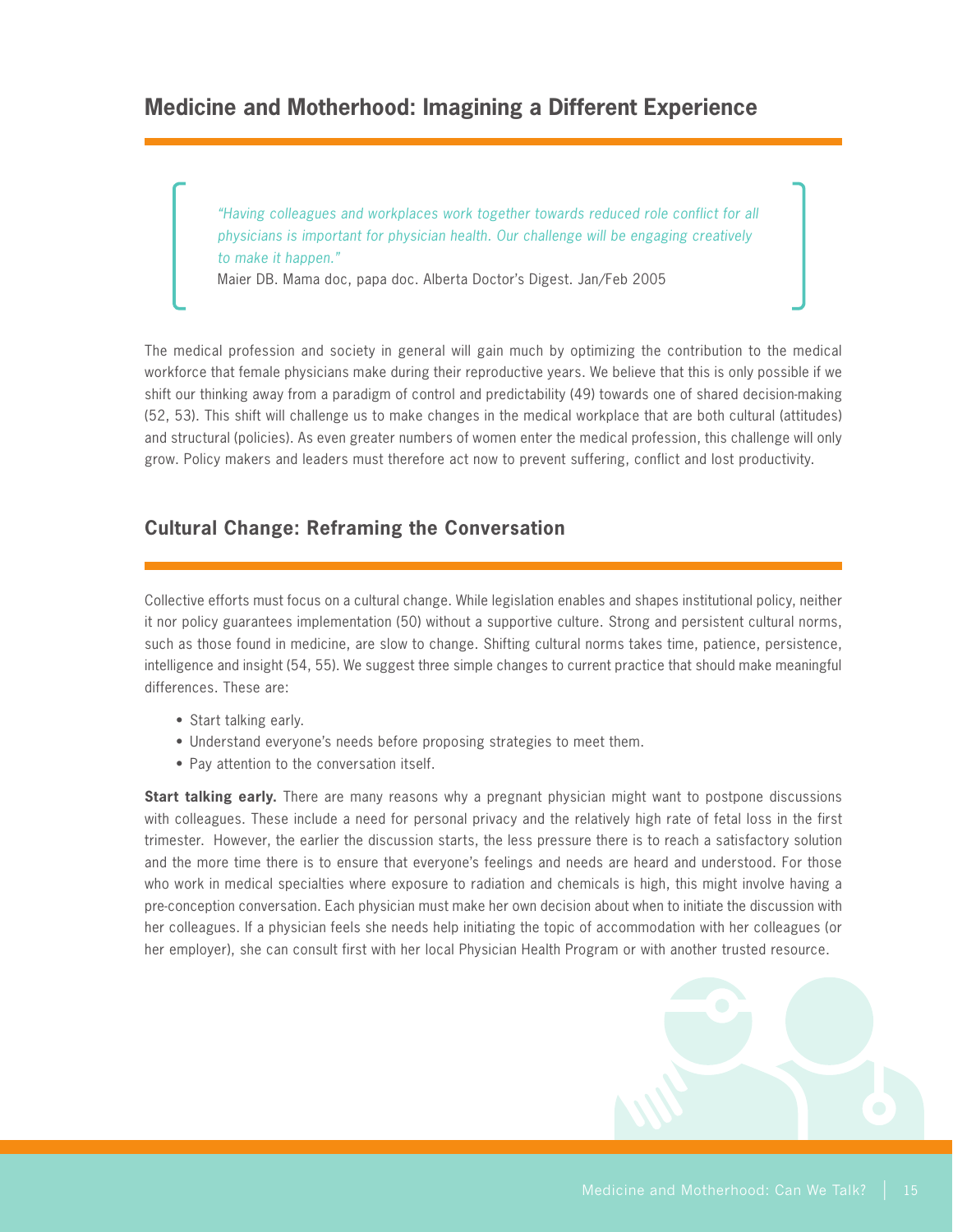**Understand everyone's needs before proposing strategies to meet them.** One of the reasons we suggest starting a conversation early is because satisfactory solutions can take some time to emerge. Bringing up the subject of how a pregnant physician might meet her needs can trigger strong reactions among colleagues who may have struggled silently with their own needs. Physicians are oriented towards quick solutions. Putting forward a solution too early tends to invite others to say "no." Saying and hearing "no" too early in the conversation can present its own difficulties, especially when there are asymmetries of positional power involved. Try to take an approach that will minimize, but not eliminate, the chances of hearing "no" too early in the conversation. Several short conversations will likely be needed, as most physicians will need time to reflect on what their needs are. When the stakeholders' needs have been articulated and heard, the process of generating potential solutions can begin. Consensus about which solution to try first should be reached in a free-flowing discussion.

Pay attention to the conversation. With everyone's needs heard and several solutions presented, a longer series of conversations should continue. As each solution is tried, stakeholders should be given the opportunity at regular meetings to say what is working for them and what isn't. Ensure that the conversations are conducted in a spirit of mutuality and respect. This is more important than the outcome of each conversation (51).

### **Structural and Policy Change: Clarifying the Expectations**

Given some of the challenges inherent in the current culture, we expect that some pregnant physicians might encounter resistance trying to initiate a reframing of the conversation about their needs. Discussions should begin with the assumption that some temporary accommodations will be made and that these will vary over time.

The following section provides a list of resources for physicians and leaders in the workplace. It is intended to help initiate conversations and to raise awareness of the existing policy framework.

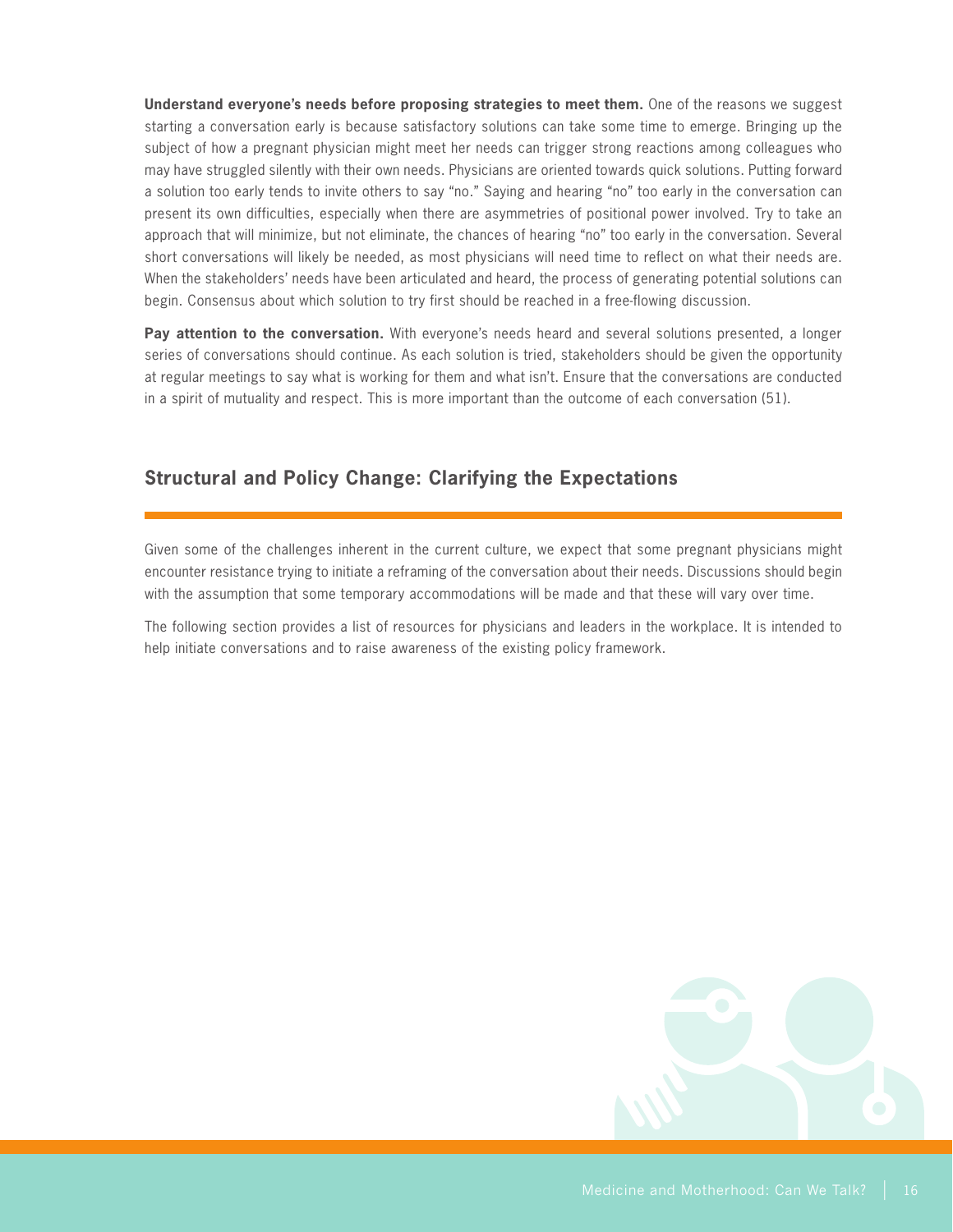# **Recommendations**

Having reviewed commonly cited approaches to accommodation, as well as their own experience, the task force<sup>3</sup> developed recommendations for resident associations, physicians in private practice, residents, medical schools, hospitals, medical students, medical associations, governments, healthcare employers, residency programs and others with an interest in physician well-being. These recommendations include:

- Pre-pregnancy guidelines: creating a healthy foundation.
- Pregnancy guidelines: creating a safe maternal/fetal environment.
- Postnatal: creating a supportive environment for new parents.

These recommendations are organized in accordance with the two broad groups that are party to the accommodation conversation. These are the workplace, including employers, education programs and practice partners as well as female physicians. They also embrace physicians in training who are now pregnant or who plan to bear children in the years to come.

It is acknowledged that this approach results in a long list of recommendations and some overlaps and repetition. During development of this consensus paper various alternative approaches were explored regarding the presentation of recommendations, such as numbering them and organizing them according to topic or the employment status of the physician. It was thought that using numbers would suggest a hierarchy of priority. The list presented here is in the order that the relevant issues are expected to arise.

### **Before Pregnancy: Creating a Healthy Foundation**

A strong foundation must be in place in advance of a pregnancy. This foundation requires not only strong communication but also a firm basis in policies and procedures, shared understanding of all parties' duties and obligations and a climate of willingness to share in the conversation.

<sup>3</sup> The Task Force on the Accommodation of the Pregnant Physician (created and supported by the Physician Health Program of British Columbia) consisted of members of the practising physician community in British Columbia, as well as those who brought the perspectives of various stakeholders, including academic/medical education, professional associations, healthcare employers and occupational health and safety. A list of Task Force members is provided on page 28.

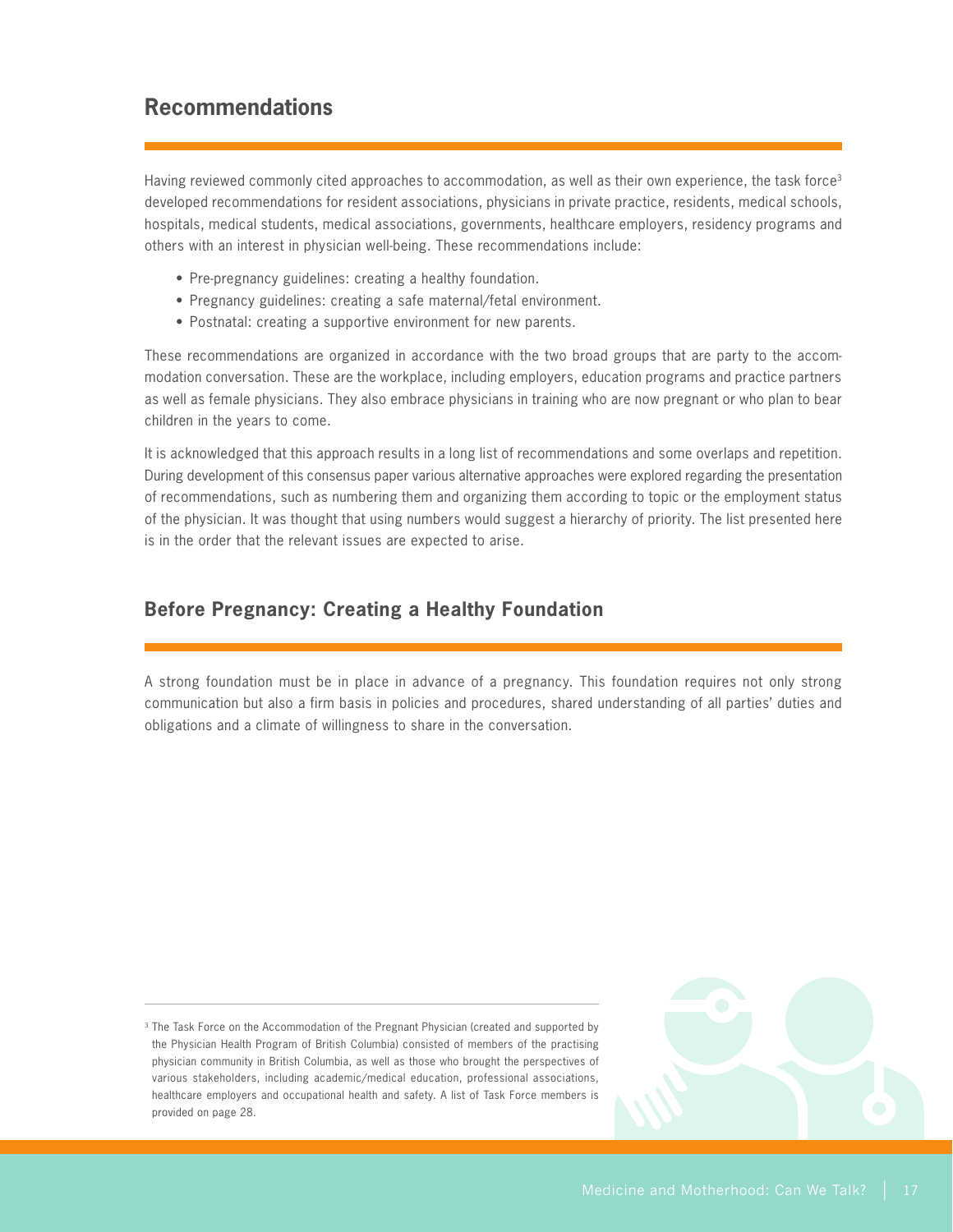#### **Recommendations for Workplaces**

- • Understand and apply guidelines and policies of the Canadian Association of Interns and Residents (CAIR), the Royal College of Physicians and Surgeons of Canada (RCPSC) and the College of Family Physicians of Canada (CFPC).
- • Ensure that policies and guidelines regarding pregnancy and parental leave are in place and well communicated, in order to make the process of accommodation as open, smooth and rewarding as possible. Do so whether or not any pregnant physicians are present in the workplace, since existing mechanisms for accommodation send a positive signal to female employees and recruits whose futures include starting a family.
- In workplaces where policies do not exist, develop well-written and well-defined guidelines on maternity, parental leave and postpartum accommodation.
- Ensure that policies and guidelines are reflected in a supportive and open attitude to encourage female colleagues to discuss their needs as early as possible.
- Implement 'stop the clock' tenure and earning tracks that allow for interruptions due to family needs.
- • Address preconception risks or threats to optimal fetal and maternal health in the work environment that could be prevented, mitigated or eliminated for female physicians.

#### **Recommendations for Physicians Considering Pregnancy**

- Familiarize yourself with work conditions that present risks or can lead to complications in pregnancy. Consider the conditions that apply to pregnant women in general such as repetitive stooping and bending, high job strain, long hours and shift work. Consider conditions that affect pregnant physicians specifically, including exposure to radiation, violence, infectious and antineoplastic agents and solvents.
- • Analyze the specific employment conditions and leave policies when selecting a training program, residency programs or practice. Look for arrangements that offer flexible hours, part-time work or job sharing, on-site childcare services, emergency and sick-child care and facilities for breastfeeding or the expression of milk.
- Discuss the physical, professional and psychosocial demands of your work with your personal physician to understand your unique needs as dictated by your personal health status, age and reproductive history.
- • Obtain full information about the policies, procedures and guidelines regarding pregnancy and maternity, such as leave entitlement and shift variation where you work.
- • Obtain full information that will support decisions about your own and your family's financial situation in the event of complications during pregnancy or after birth, including disability insurance, particularly considering education debt.
- • Understand your options regarding duration of leave after delivery, including paid or unpaid leave, continuation of insurance benefits, whether vacation and sick leave can be accrued from year to year or used in advance and whether schedule accommodations are allowed and supported.
- Given the increased risks associated with pregnancy for older mothers, there is a possibility that you may require costly and time-consuming fertility treatment. Early prenatal screening is also recommended.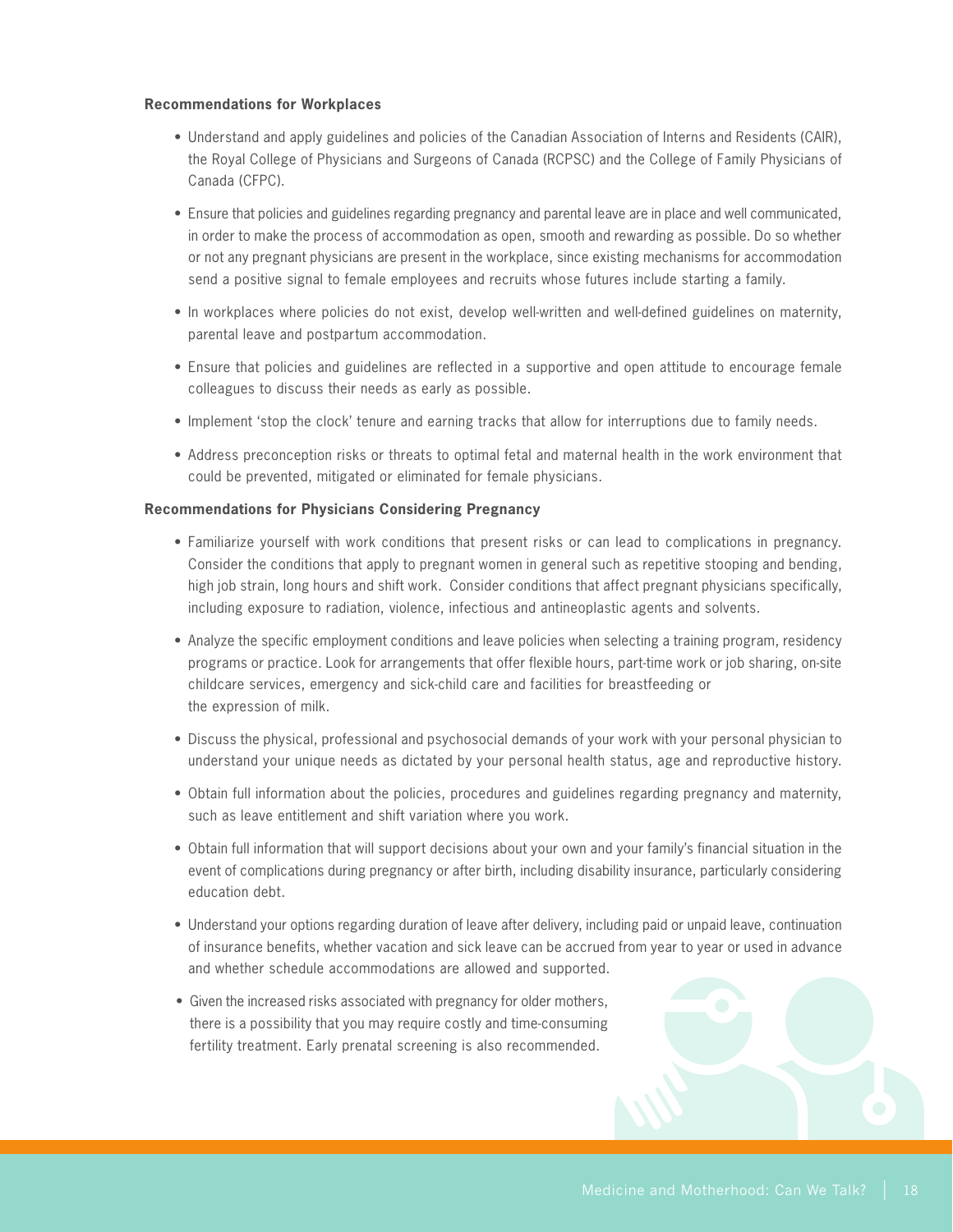### **During Pregnancy: Creating a Safe Maternal-Fetal Environment**

Maternal and fetal health are of paramount concern to everyone during pregnancy and a strong, shared understanding of risk factors should underpin efforts to ensure accommodation by providing safeguards.

#### **Recommendations for Workplaces**

- Ensure that policies and programs are in place to reduce or eliminate risks to mother and fetus, including:
	- Reduce or eliminate requirements for night shifts and on-call duties for pregnant physicians from 24 weeks gestation onwards.
	- Provide pregnant physicians with opportunities to change work posture to avoid standing more than four hours at a stretch.
	- Adjust work hours to allow for rest and proper nutrition.
	- Provide flexible schedules for residents including flexibility in rotation and limits to on-call scheduling without penalizing non-pregnant colleagues.
	- Ensure that pregnant residents and employees have at least two consecutive days off every week and work no more than five days in a row.
	- Arrange back-up coverage of all clinical duties of pregnant physicians from 36 weeks of gestation onward in the event of an early delivery.
	- Minimize physicians' exposure to potentially violent patients who may endanger the pregnancy.
	- $\circ$  Reduce work activities for pregnant physicians in situations of high job fatigue, such as work weeks of 40 hours or more.
- Modify work conditions and allow pregnant physicians to opt out of work when:
	- Infectious disease prophylactic measures are not deemed by an occupational health specialist to provide sufficient protection.
	- Exposure to infectious diseases and the potential impact of treatment or post-exposure prophylaxis is determined to be unsafe for the mother or fetus.
- Provide flexible leaves during medical training and make an effort to allow the pregnant trainee to complete her education or residency in a timely fashion without having to repeat training.
- Be prepared to provide for situations where bed rest or other activity modifications are needed in higher risk pregnancies.

#### **Recommendations for Pregnant Physicians**

- Monitor changes in the physical, professional and psychosocial demands of your work with your personal physician to better understand the kinds of accommodation you may require, in keeping with your changing physiological and emotional needs.
- Ensure that practice partners, employers and program leaders are made aware in a timely fashion of medical conditions or complications of your pregnancy that require accommodation or may lead to a premature delivery.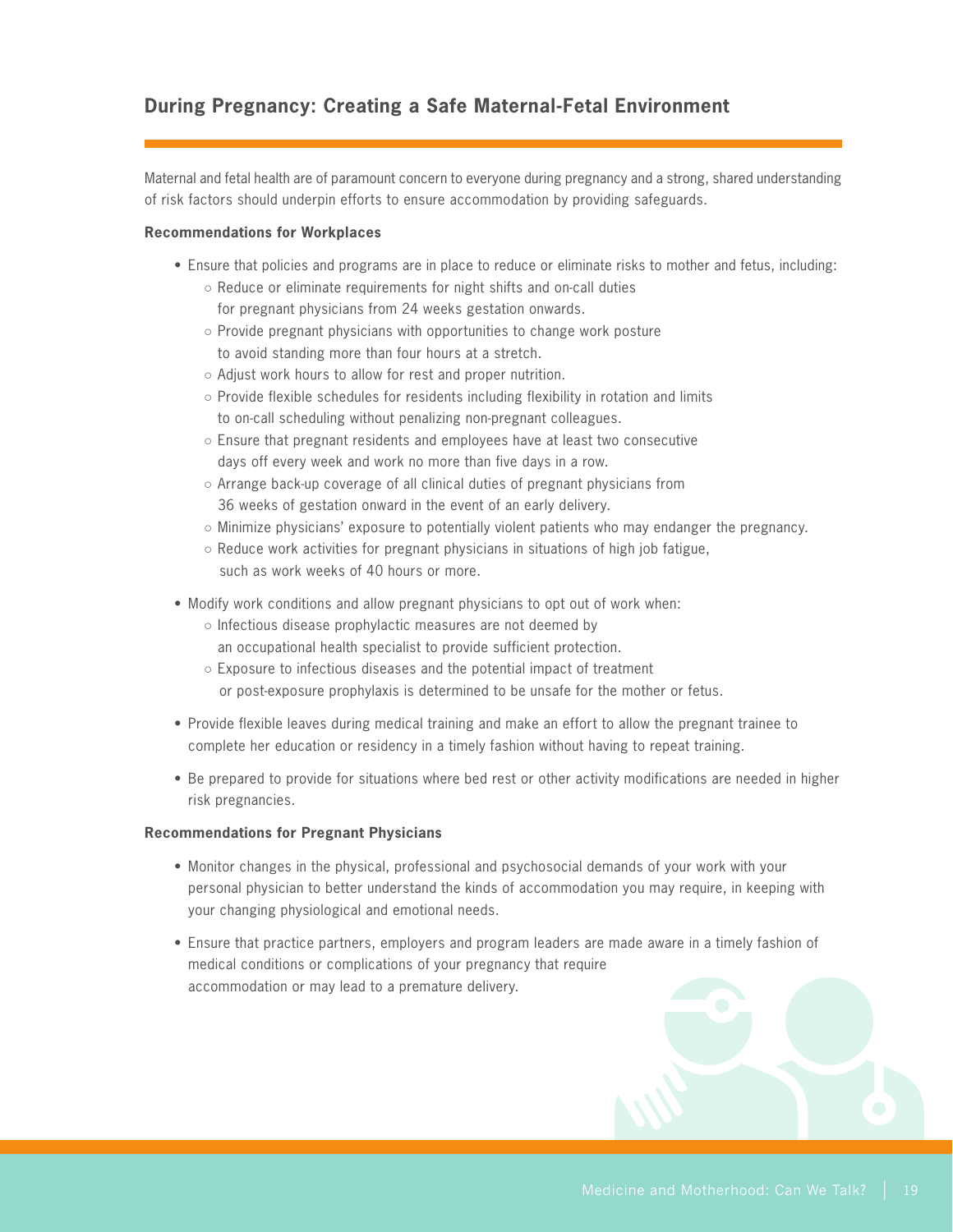- Ensure that you obtain appropriate support from your physician to document requirements for accommodation.
- • Comply with all infectious disease prophylactic measures recommended by occupational health, including opting out of work in circumstances where:
	- Infectious disease prophylactic measures (e.g. personal protective equipment) are deemed by an occupational health specialist not to provide sufficient protection.
	- Exposure to infectious diseases and the potential related impact of treatment or post-exposure prophylaxis is determined to be unsafe for mother or fetus.
- • Eliminate physically strenuous work and heavy lifting, especially during the latter stages of pregnancy.
- • Avoid continuous prolonged standing of greater than four hours at a time and, after 32 weeks gestation, do not stand for more than 30 minutes at a stretch.
- Do not work more than five consecutive days without at least two consecutive days off.
- Well in advance of delivery, identify and secure arrangements for infant daycare or other domestic and childcare support that will needed to return to work following birth.

### **After Birth: Creating a Supportive Environment for New Parents**

For new mothers and fathers, the transition to life as a working parent is a demanding time and this is particularly the case for women who are also dealing with the physiological changes associated with the postpartum period.

#### **Recommendations for Workplaces**

- Provide health-related leave lasting six to 13 or more weeks postpartum depending on the circumstances of the birth. For example, uncomplicated vaginal deliveries will require six to eight weeks health leave while more complicated deliveries will need nine to 13 weeks or longer. Canadian labour law provides for maternity leave of up to one year.
- Encourage and support female colleagues to take an adequate period of voluntary leave postpartum to breastfeed and nurture their infants.
- • Create a workplace that is progressive in promoting benefits for women who combine medicine and motherhood such as facilitating part-time and shared practice models.
- Provide support, including private space and equipment and time for breastfeeding or the expression of milk by mothers.

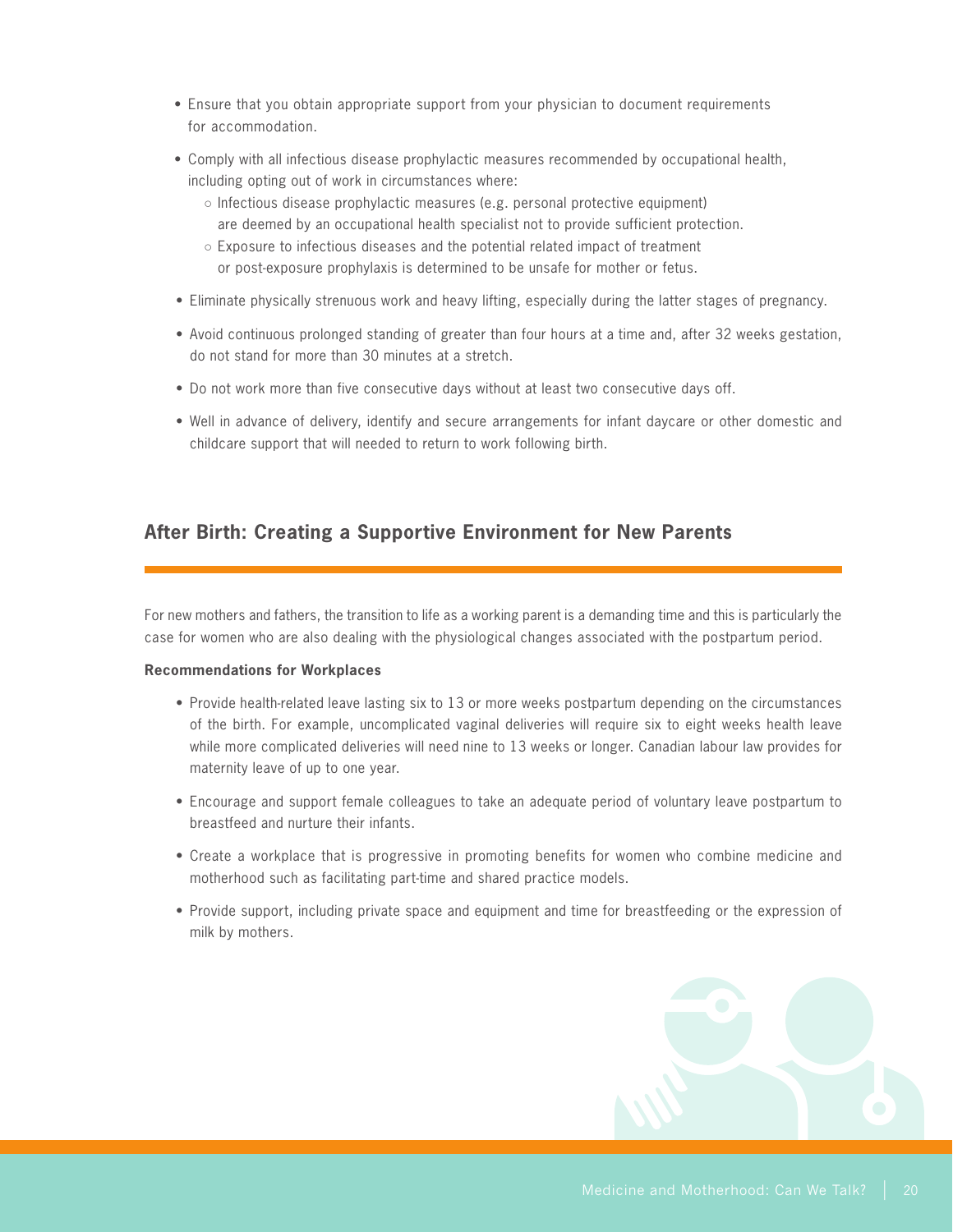- Offer a comprehensive set of supports to parents such as flexible hours, part-time work or job sharing, on-site childcare services and backup in case of a sick child.
- Provide support to colleagues when they return to work after giving birth. Sometimes, when a colleague is no longer visibly pregnant, they are offered less support. Yet the demands of motherhood: sleep deprivation, hormonal changes and infant health concerns can be even more demanding than pregnancy.
- Address postpartum risks or threats to maternal health that could be prevented, mitigated or eliminated by modification or reducing work hours.

#### **Recommendations for Physicians as New Parents**

- • Consider the recommendation of the Canadian Pediatric Society to maintain exclusive breastfeeding for the first six months after birth for healthy, term infants.
- Engage in discussions about return to work well in advance of the actual return.
- Recognize that, for even the most committed women professionals, leaving a newborn to return to work is stressful. Seek support and accommodation to mitigate this stress and resist 'toughing it out.'
- Recognize that postpartum sleep disruption and deprivation may have a real and significant impact on thinking and memory and seek accommodation as required.
- • Consider a graduated return to work and 'keeping in touch' mechanisms during leave.

#### **Recommendations for Research**

The task force recommends that policies and guidelines relating to accommodation of physician mothers be enhanced through the conduct, commissioning or promotion of national studies, especially research that:

- • Defines appropriate, acceptable work-weeks for part-time or flexible practices and the duration of leaves of absence for child-bearing and child care.
- Seeks to understand the unique characteristics of physician work that pose risks to maternal and fetal health.
- Identifies mechanisms that will effectively enhance the work-life balance and satisfaction of physician parents, in order to contribute to their retention in the profession.

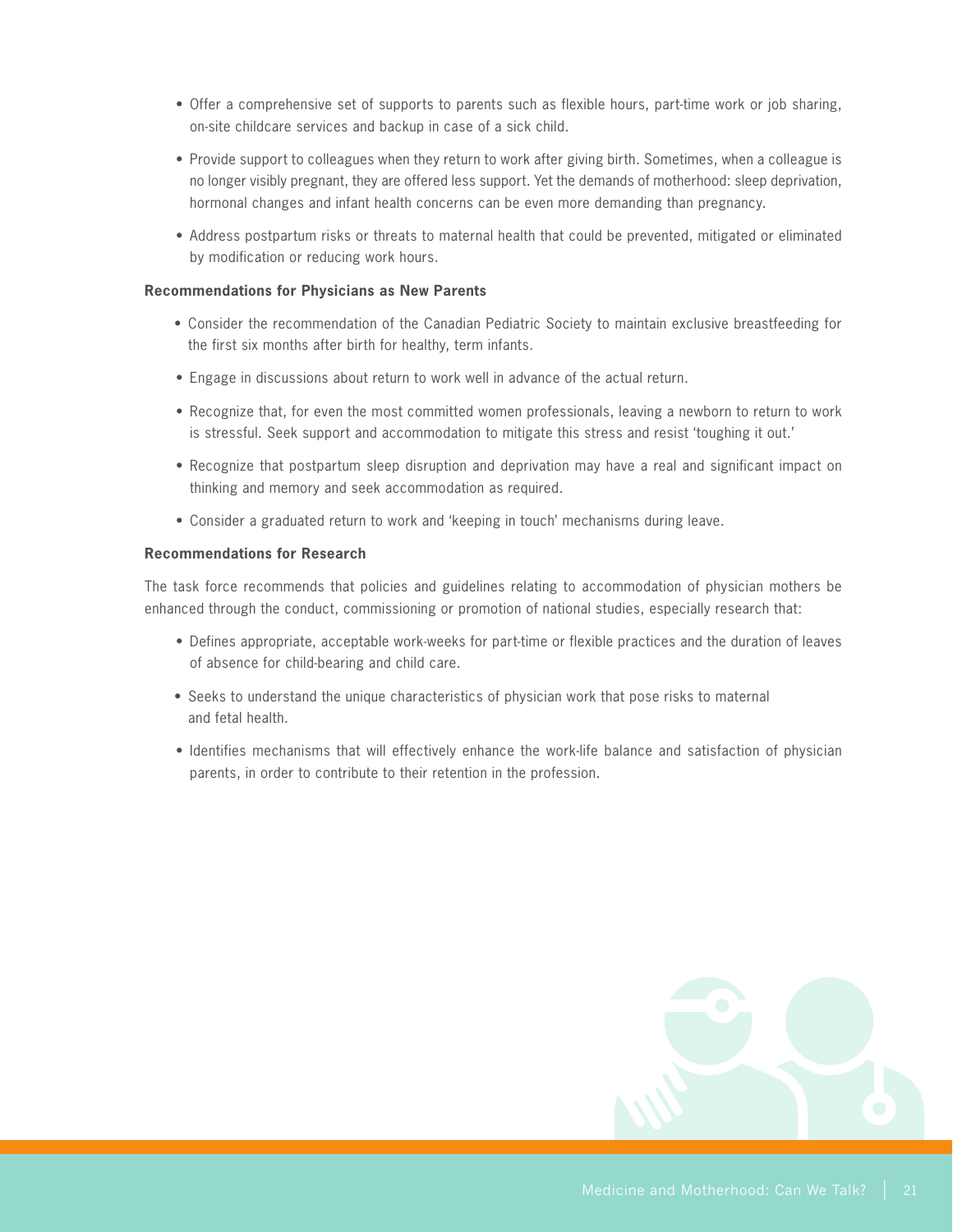*"Often during a woman's prime reproductive years, the demands of residency can collide with the challenges of planning for and undergoing pregnancy. Pregnancy presents special challenges for medical residents, including the potential maternal-fetal health risks of undergoing a pregnancy simultaneous to rigorous medical training, and the associated stressors of starting a family and a career simultaneously."* van Dis J. Residency training and pregnancy. JAMA. 2004; 291(5): 636.

Productive, respectful conversations about accommodation need a strong foundation in the policy and legislative context for maternity and parental leave. The table that follows provides links to some of the key resource sites that should be consulted.

In addition to the resources listed, physicians are encouraged to review all of their professional memberships and affiliations, such as the College of Family Physicians of Canada, to ascertain whether there are pregnancy and maternity policies in place that allow for reduction or temporary suspension of membership fees or changes to leave and part-time status.

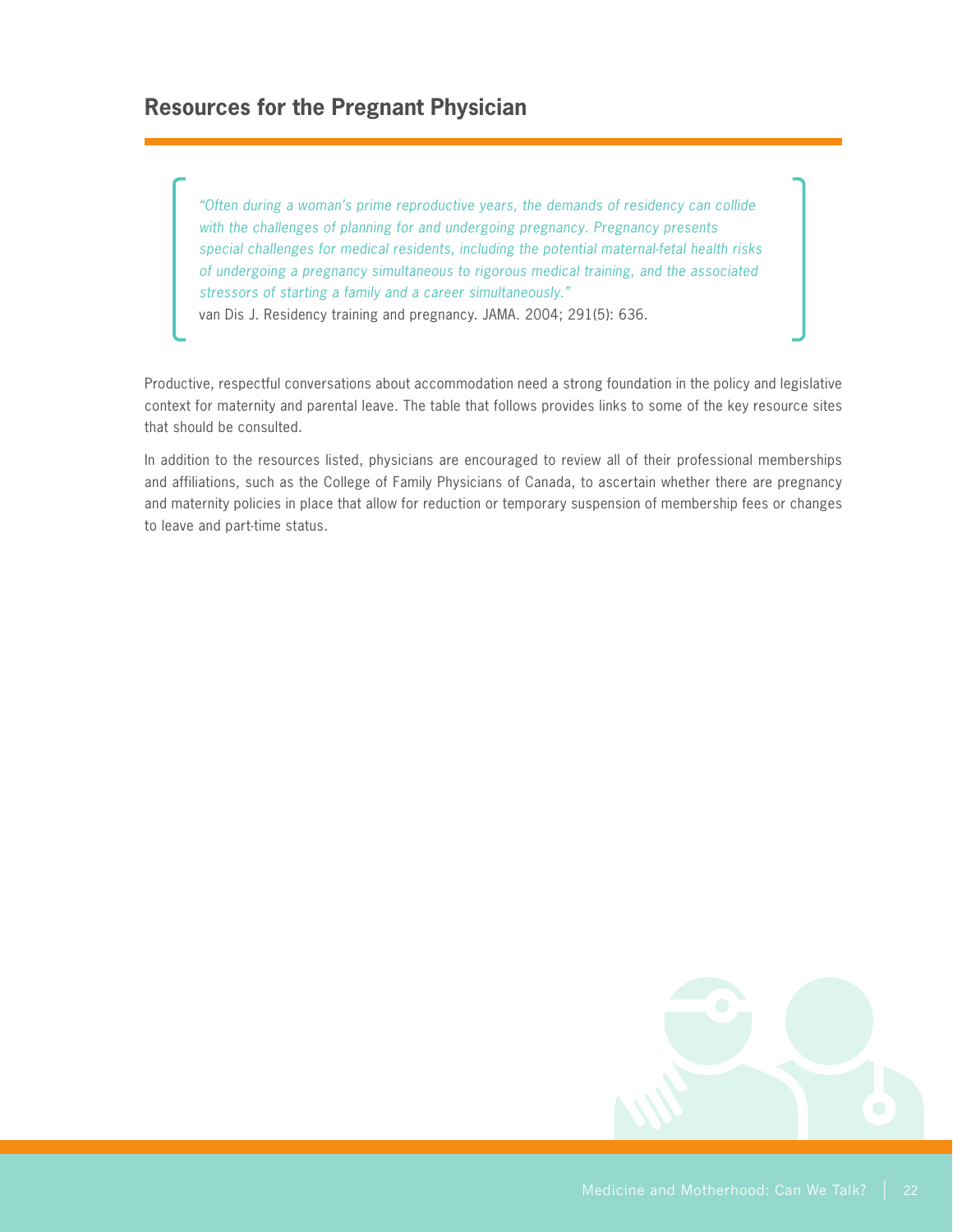| <b>Selected Resources for the Pregnant Physician</b>   |                                              |                                                                                                                                                                                                                                                                                                                                                  |                                                                                                                                                              |  |  |
|--------------------------------------------------------|----------------------------------------------|--------------------------------------------------------------------------------------------------------------------------------------------------------------------------------------------------------------------------------------------------------------------------------------------------------------------------------------------------|--------------------------------------------------------------------------------------------------------------------------------------------------------------|--|--|
| <b>Audience</b>                                        | <b>Organization</b>                          | <b>Topic</b>                                                                                                                                                                                                                                                                                                                                     | Source/Link(s)                                                                                                                                               |  |  |
| <b>Employed</b><br>Persons in<br>Canada                | Employment<br>Insurance                      | Parental leave benefits for those who are employed and<br>have paid El premiums (does not apply to self-employed<br>physicians, although new legislation is being contem-<br>plated that may alter eligibility rules so please check for<br>updated information)                                                                                 | http://142.236.54.112/<br>eng/sc/ei/benefits/<br>maternityparental.shtml                                                                                     |  |  |
| Pregnant<br><b>Employed</b><br>Persons in<br>Canada    | Employment<br>Insurance                      | Maternity leave benefits for those who are employed and<br>have paid El premiums (does not apply to self-employed<br>physicians, although new legislation is being contem-<br>plated that may alter eligibility rules so please check for<br>updated information)                                                                                | http://www.servicecanada.<br>gc.ca/eng/ei/types/special.<br>shtml#Maternity3                                                                                 |  |  |
| <b>Employed</b><br>Persons in<br><b>BC</b>             | <b>BC</b> Employment<br><b>Standards Act</b> | Parental leave standards for those who are employed                                                                                                                                                                                                                                                                                              | http://www.labour.gov.bc.ca/<br>esb/igm/esa-part-6/igm-esa-<br>$s-51.htm$                                                                                    |  |  |
| Pregnant<br><b>Employed</b><br>Persons in<br><b>BC</b> | <b>BC Employment</b><br><b>Standards Act</b> | Maternity leave standards for those who are employed                                                                                                                                                                                                                                                                                             | http://www.labour.gov.bc.ca/<br>esb/igm/esa-part-6/igm-esa-<br>s-50.htm                                                                                      |  |  |
| <b>BC Health</b>                                       | <b>BC Health</b><br><b>Professions Act</b>   | Licensure legislation                                                                                                                                                                                                                                                                                                                            | http://www.bclaws.<br>ca/Recon/document/<br>freeside/--%20H%20--/<br>Health%20 Professions%20<br>Act%20%20 RSBC%20<br>1996%20%20c.%20<br>183/00 96183 01.xml |  |  |
| <b>BC</b><br><b>Physicians</b>                         | Physician Health<br>Program                  | The Physician Health Program strives to provide advocacy<br>and support for physicians, including those in training and<br>their families, relating to their personal and professional<br>lives. This website contains information and links of<br>interest that relate to physician health, physician illness -<br>both emotional and physical. | http://www.physicianhealth.<br>com/                                                                                                                          |  |  |

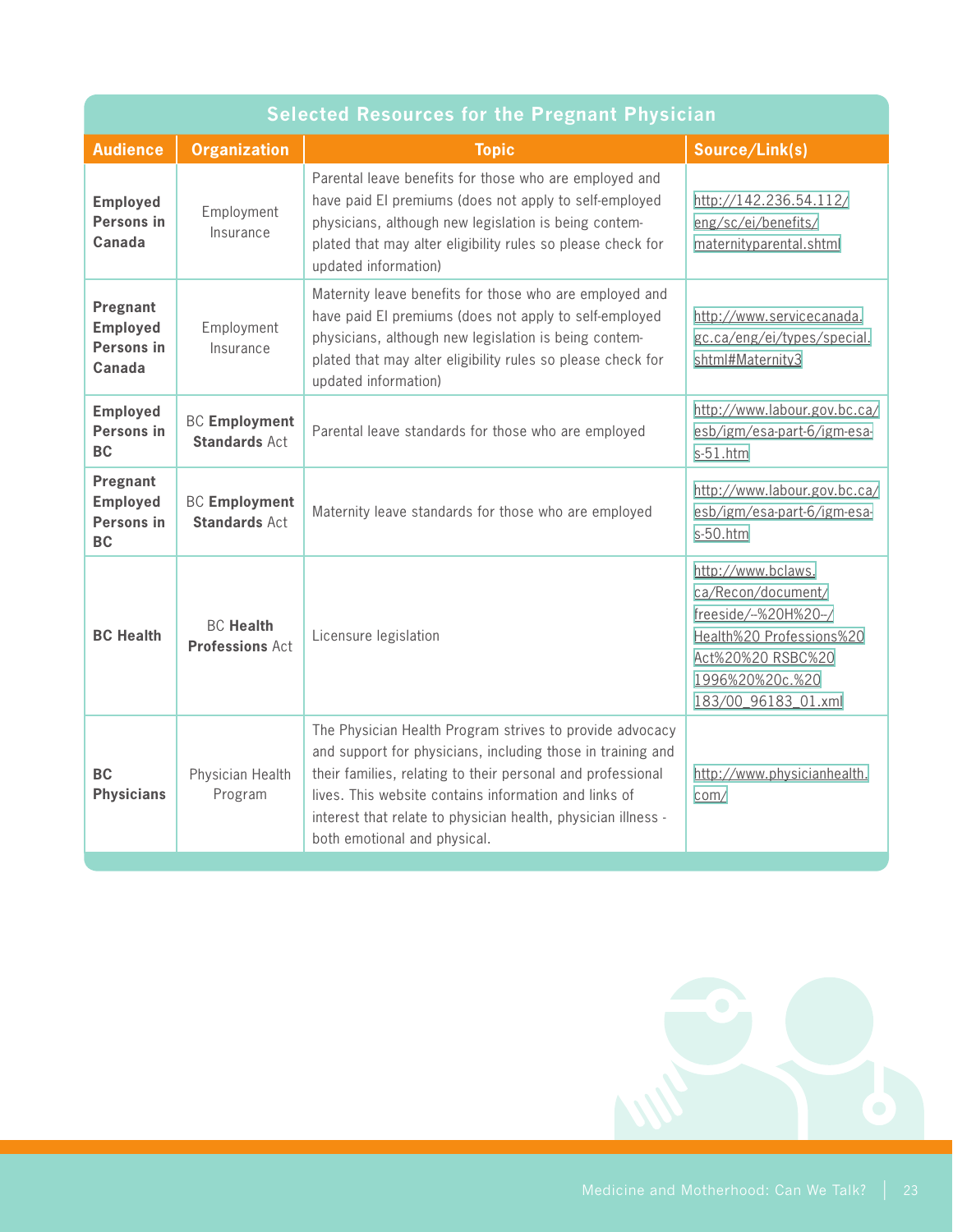| <b>Selected Resources for the Pregnant Physician</b> |                                                |                                                                                                                                                                                                                                                                                                                                                                                                                                                                                                                                                                                                                                                                                                                                                                                      |                                                                                                                                                                                                    |  |  |
|------------------------------------------------------|------------------------------------------------|--------------------------------------------------------------------------------------------------------------------------------------------------------------------------------------------------------------------------------------------------------------------------------------------------------------------------------------------------------------------------------------------------------------------------------------------------------------------------------------------------------------------------------------------------------------------------------------------------------------------------------------------------------------------------------------------------------------------------------------------------------------------------------------|----------------------------------------------------------------------------------------------------------------------------------------------------------------------------------------------------|--|--|
| <b>Audience</b>                                      | <b>Organization</b>                            | <b>Topic</b>                                                                                                                                                                                                                                                                                                                                                                                                                                                                                                                                                                                                                                                                                                                                                                         | Source/Link(s)                                                                                                                                                                                     |  |  |
| <b>BC</b><br><b>Physicians</b>                       | Physician Health<br>Program                    | Support is also provided through a Toll Free Helpline<br>1-800-663-6729. Services include confidential support<br>and referrals for issues including career and life transi-<br>tions, work accommodation issues and other occupational<br>health matters.<br>Services are available to all British Columbia physicians,<br>physicians-in-training, including medical students and<br>residents, and physicians' families - spouses/partners/<br>dependent children.                                                                                                                                                                                                                                                                                                                 | http://www.physicianhealth.<br>com/                                                                                                                                                                |  |  |
| <b>BC</b><br><b>Physicians</b>                       | College of<br>Physicians and<br>Surgeons of BC | Interruption of College registration<br>Detailed list of requirements that must be fulfilled by a<br>physician who has been on leave, before returning to<br>practice "as described under Section 2-7(1) - (2) of the<br>Bylaws under the Health Professions Act, RSBC 1996,<br>c.183."                                                                                                                                                                                                                                                                                                                                                                                                                                                                                              | https://www.cpsbc.ca/<br>physicians-area/registration<br>Section $2 - 7$ of the CPSBC<br>Bylaws:<br>https://www.<br>cpsbc.ca/files/u6/<br>HPA_Bylaws_-_June_1_2009.<br>pdf#nameddest=2-7           |  |  |
| Pregnant<br><b>BC</b><br><b>Physicians</b>           | <b>BCMA</b>                                    | <b>Pregnancy Leave Benefits</b><br>The Pregnancy Leave Program (PLP) was established<br>under the 2004 Working Agreement, with funding in the<br>amount of \$1.3 million annually. The \$1.3 million was<br>reconfirmed under the Benefits Subsidiary Agreement<br>(BSA) of the 2007 Physician Master Agreement. The PLP<br>is identified as the first priority for allocation of surplus<br>benefit funds under the BSA for the period 2006/7 to<br>2009/10.<br>Pregnancy and Disability Insurance<br>Pregnancy complications experienced by a female<br>physician are covered under the BCMA disability insurance<br>plans (Physicians' Disability Insurance (PDI) and/or BCMA<br>Disability Income Insurance. Births requiring a caesarean<br>section are considered complicated. | http://www.bcmj.org/<br>maternity-program-shortfall-<br>bcma-responds<br>http://www.bcmj.org/<br>pulsimeter-0 (see bottom<br>of page)<br>http://www.bcma.org/<br>about-bcma/join-bcma-<br>benefits |  |  |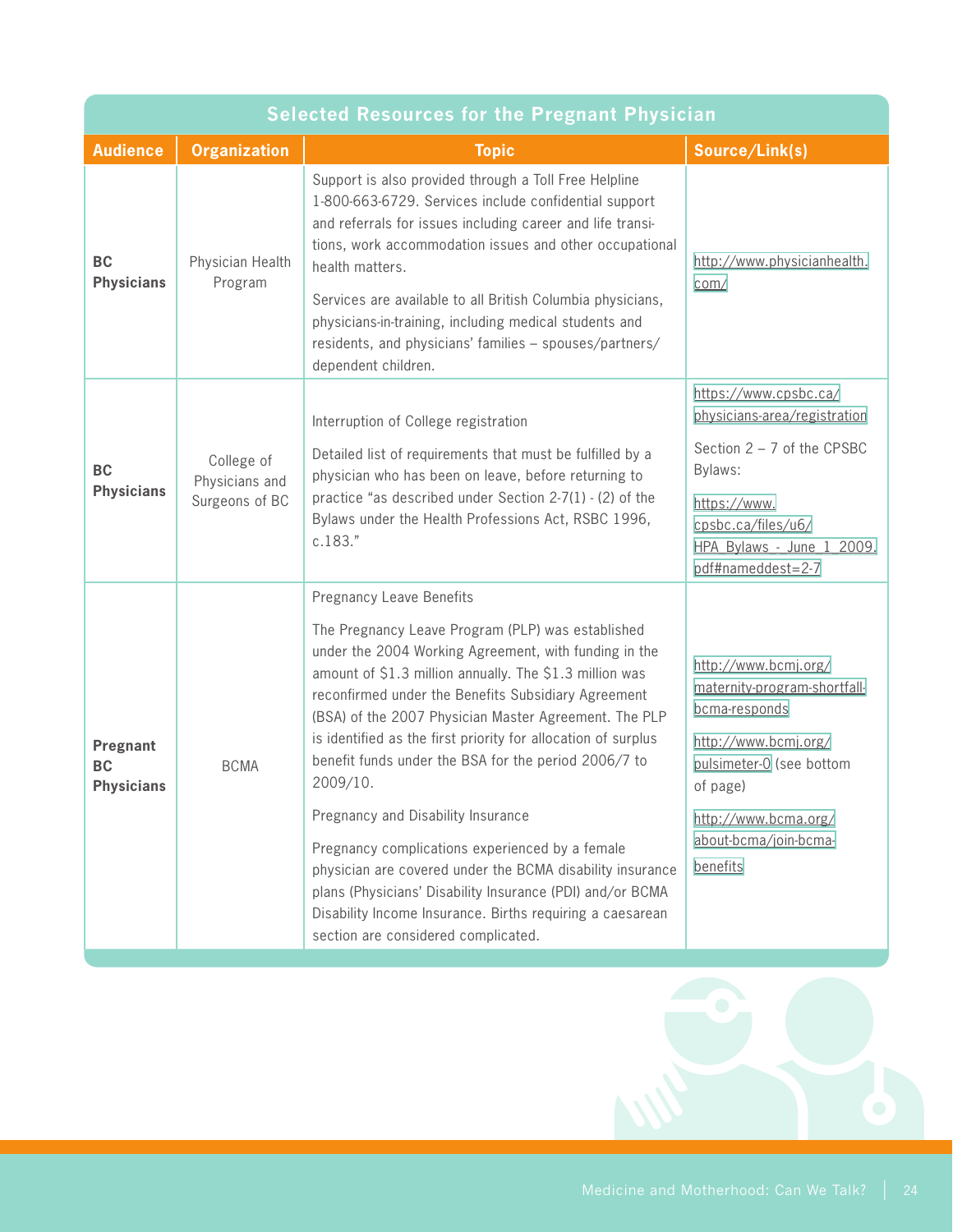| <b>Selected Resources for the Pregnant Physician</b> |                                               |                                                                                                                                                                                                                                             |                                                                                              |  |  |
|------------------------------------------------------|-----------------------------------------------|---------------------------------------------------------------------------------------------------------------------------------------------------------------------------------------------------------------------------------------------|----------------------------------------------------------------------------------------------|--|--|
| <b>Audience</b>                                      | <b>Organization</b>                           | <b>Topic</b>                                                                                                                                                                                                                                | Source/Link(s)                                                                               |  |  |
| Pregnant<br><b>BC</b><br><b>Residents</b>            | PAR-BC                                        | <b>Benefits for Pregnant Residents</b><br>The objective of the Plan is to supplement employment<br>insurance benefits received by eligible female Residents<br>who are on approved Maternity Leave pursuant to the<br>Collective Agreement. | http://www.par-bc.org/<br>Collective-Agreement-<br>Constitution.php                          |  |  |
| <b>BC</b><br><b>Physician</b><br><b>Parents</b>      | Canadian Medical<br>Protective<br>Association | Interruptions to CMPA membership for parental leave                                                                                                                                                                                         | http://www.cmpa-acpm.<br>ca/cmpapd04/docs/tools/<br>com faq-e.cfm#membership<br>interruption |  |  |

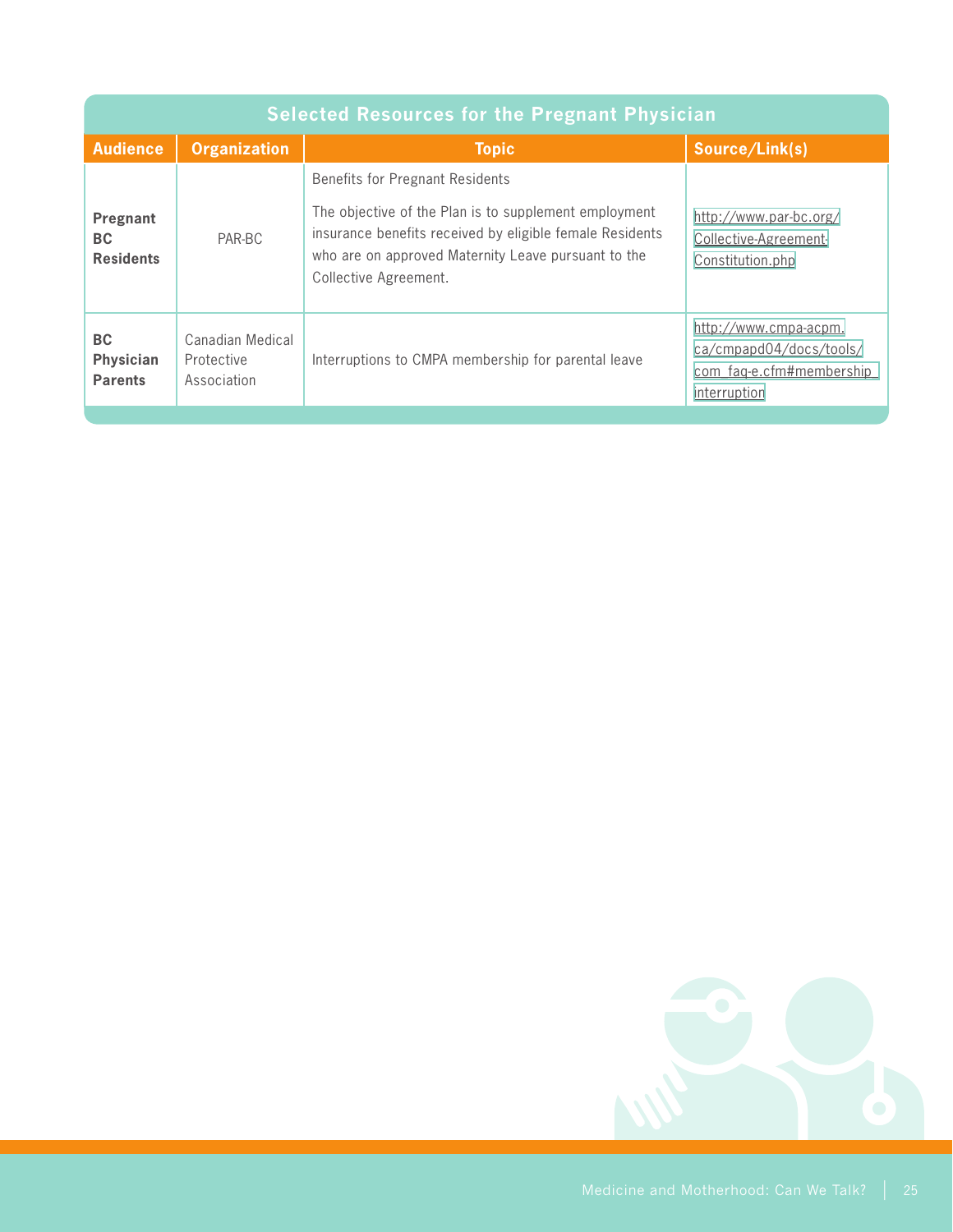# **The Task Force**

The Task Force on the Accommodation of the Pregnant Physician was created and supported by the Physician Health Program of British Columbia (PHPBC) and was comprised of the following members:

#### **Andrew Clarke**, MD DOHS

Executive Director, Physician Health Program of British Columbia Clinical Associate Professor, Department of Psychiatry, University of British Columbia

#### **Renée-Louise Franche**, PhD

Director, Disability Prevention, Occupational Health and Safety Agency for Healthcare in British Columbia Adjunct Professor, Faculty of Health Sciences, Simon Fraser University Adjunct Professor, School of Population and Public Health, University of British Columbia

#### **Corinne M. Hohl**, MD, FRCP, MHSc

Attending Physician, Emergency Department, Vancouver General Hospital Assistant Professor, Department of Emergency Medicine, University of British Columbia Scientist, Centre for Clinical Epidemiology and Evaluation Mentored Clinician Scientist, Vancouver Coastal Health Research Institute

#### **Robert Liston**, MB, CHB, FRCOG, FRCSC, FACOG

Professor/Head, Department of Obstetrics and Gynaecology, University of British Columbia and Clinical Investigator, Child and Family Research Institute

#### **Nancy Kent**, MD, FRCSC, MEd

Clinical Professor and Maternal Fetal Medicine Fellowship Program Director, Department of Obstetrics and Gynaecology, University of British Columbia

#### **Kelsey D. M. Kozoriz**, MD MSc

Resident Physician, University of British Columbia Department of Family Medicine Director of Communications, Professional Association of Residents of British Columbia

**Shelley Ross**, MD, CCFP, FCFP Honorary Secretary-Treasurer, BC Medical Association Secretary-General, Medical Women's International Association Past President, Federation of Medical Women of Canada Chair, Council on Health Economics and Policy British Columbia Medical Association

**Alexandra Tcheremenska-Greenhill**, MD Associate CEO, British Columbia Medical Association

**Eric M. Webber**, MD, FRCSC Assistant Dean, Postgraduate Medical Education Faculty of Medicine, University of British Columbia

#### **Flora Wong**, MD, CCFP

Clinical Instructor, University of British Columbia Department of Family Practice Family Physician, Langley, BC

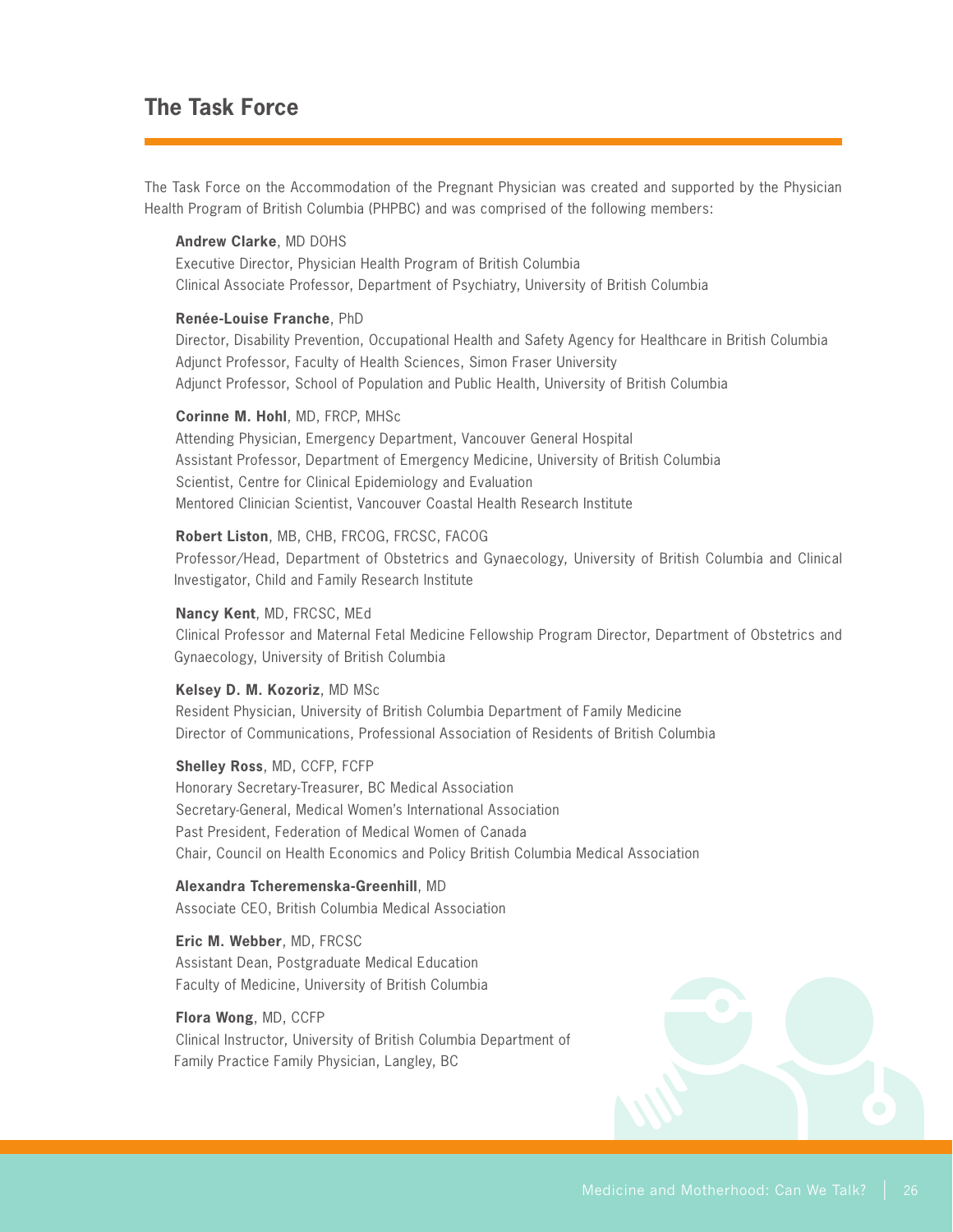The Task Force was supported by:

#### **Patricia Evans**

Consultant, Patricia Evans & Associates Inc.

#### **Barbara Grantham**

Consultant, Barbara Grantham Consulting Services

#### **Allison Prieur**

Research Associate, Barbara Grantham Consulting Services

#### **Claire Sauvé**

Education Coordinator, Physician Health Program of BC

#### **Suzanne Schulhof**

Administrative Team Coordinator, Physician Health Program of BC

The PHP acknowledges the assistance of the following individuals, who provided feedback on draft documents, draft content and other assistance during the preparation of this consensus statement.

**Jennifer Hutcheon,** PhD Post-Doctoral Fellow Department of Obstetrics and Gynaecology University of British Columbia

**Sarka Lisonkova,** PhD Post-Doctoral Fellow Department of Obstetrics and Gynaecology University of British Columbia,

**K.S. Joseph MD,** PhD Professor Department of Obstetrics and Gynaecology School of Population and Public Health University of British Columbia

#### **Ken Seethram**, MD, FRCSC, FACOG Co-Director, Pacific Centre for Reproductive Medicine

**Dorothy Shaw**, MD Senior Associate Dean, Professional Affairs, and Clinical Professor, Departments of Obstetrics and Gynaecology and Medical Genetics, University of British Columbia and BC Women's Hospital

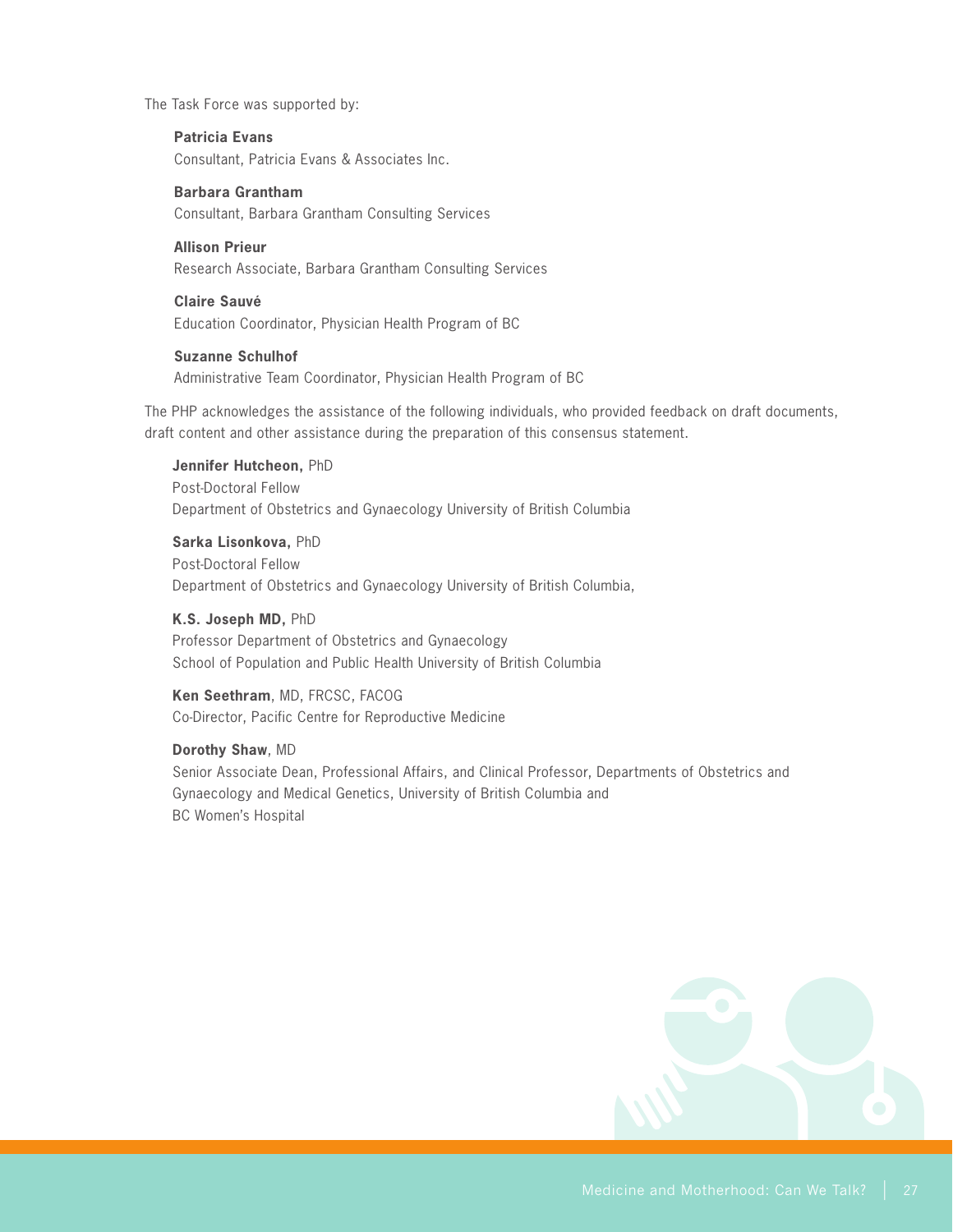# **References**

- 1. Accommodation [homepage on the Internet]. Government of Canada, Canadian Human Rights Commission [cited January 22, 2010]. Available from: [http://www.chrc-ccdp.ca/preventing\\_discrimination/default-en.asp.](http://www.chrc-ccdp.ca/preventing_discrimination/default-en.asp)
- 2. Tinsley JA. Pregnancy of the early-career psychiatrist. Psychiatr Serv. 2000 January;51(1).
- 3. Tyrell L, Dauphinee D. on behalf of the Canadian Medical Forum Task Force on Physician Supply in Canada. Physician supply in canada. <http://www.physicianhr.ca/reports/PhysicianSupplyInCanada-Final1999.pdf>. Canadian Medical Forum Task Force; 1999 November 22.
- 4. Weizblit N, Noble J, Baerlocher MO. The feminization of canadian medicine and its impact upon doctor productivity. Med Educ. 2009;43:442-448.
- 5. Results for second year family medicine residents, Q2 [homepage on the Internet]. National Physician Survey [cited June 21, 2009]. Available from: <http://www.nationalphysiciansurvey.ca/nps>.
- 6. Pregnancy outcomes by age group [homepage on the Internet]. Ottawa, ON: Statistics Canada. 2005 [cited September 8, 2009]. Available from: [http://www40.statcan.gc.ca/l01/cst01/hlth65a-eng.htm?sdi=pregnanc](http://www40.statcan.gc.ca/l01/cst01/hlth65a-eng.htm?sdi=pregnancy)y.
- 7. Office of Research and Information Services Ottawa. Association of faculties of medicine in canada. 2009 April.
- 8. Results for family Physicians/General practitioners, Q7 [homepage on the Internet]. National Physician Survey. Available from: <http://www.nationalphysiciansurvey.ca/nps>.
- 9. Results for family Physicians/General practitioners, Q7a [homepage on the Internet]. National Physician Survey. Available from: <http://www.nationalphysiciansurvey.ca/nps>.
- 10. Results for second year family medicine residents, Q4 [homepage on the Internet]. National Physician Survey. Available from: <http://www.nationalphysiciansurvey.ca/nps>.
- 11. Results for second year family medicine residents, Q19h [homepage on the Internet]. National Physician Survey. Available from: <http://www.nationalphysiciansurvey.ca/nps>.
- 12. Sinal S, Weavil P, Camp MG. Survey of women physicians and issues relating to pregnancy during a medical career. J Med Educ. 1988;63:531-538.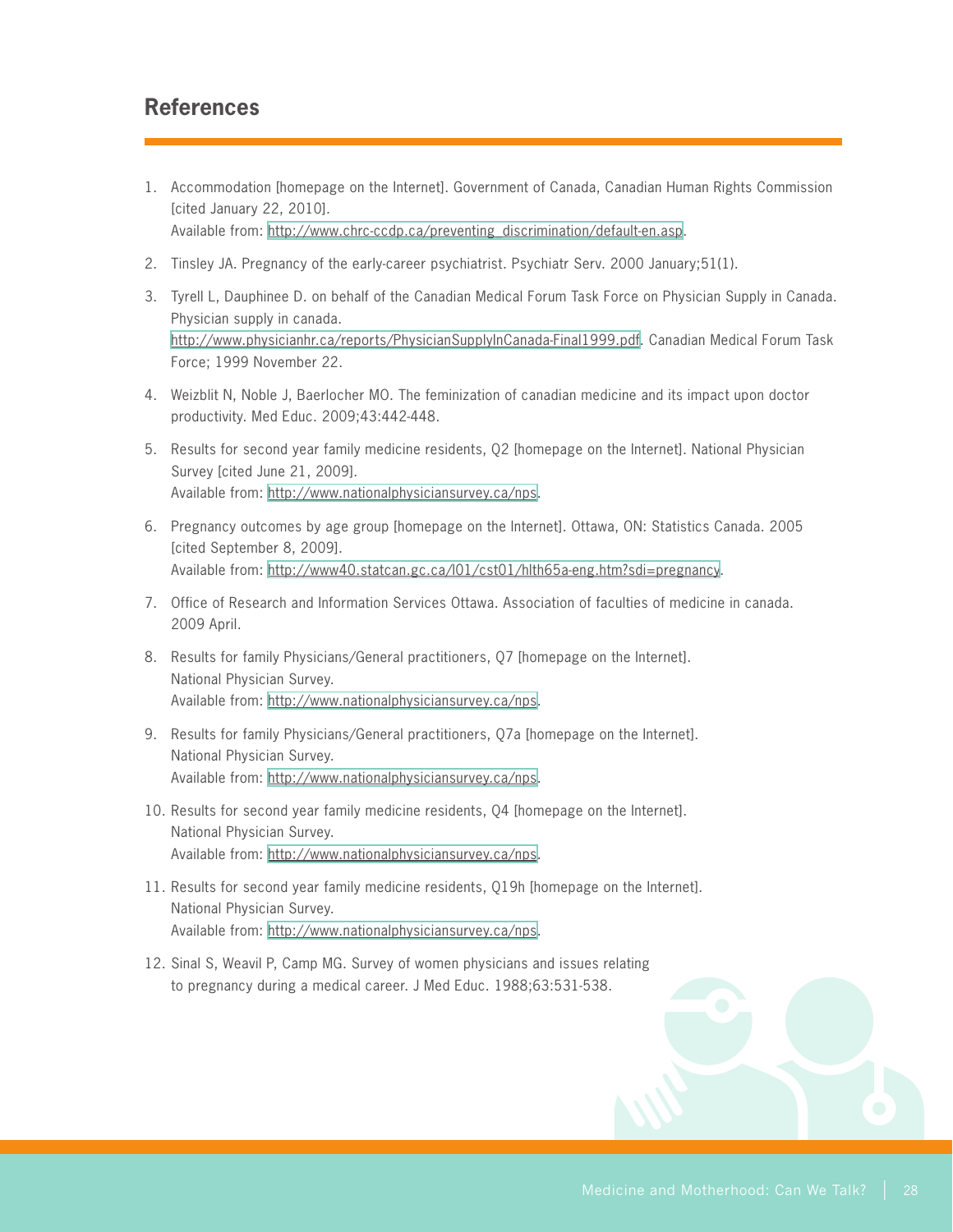- 13. Bowman MA, Allen DI. Having and raising children. In: Women in Medicine. 3rd ed. New York: Springer; c2002. p. 44-77,Chapter 6.
- 14. Krey LCPD, Grifo JA. Poor embryo quality: The answer lies (mostly) in the egg. Fertil Steril. 2001 March;75(3):466-468.
- 15. Joseph KS, Allen AC, Dodds L, Turner LA, Scott H, Liston R. Perinatal effects of delayed childbearing. Obstet Gynecol. 2005;105(6):1410-1418.
- 16. Health-related maternity leave in the uncomplicated pregnancy and birth [homepage on the Internet]. Alberta Perinatal Health Program. 2008 February [cited August 20, 2009]. Available from: [http://www.aphp.ca/pdf/maternity%20leave%20guideline%20final%20\(2\).pdf](http://www.aphp.ca/pdf/maternity%20leave%20guideline%20final%20(2).pdf).
- 17. Interpretation guide, collective agreement 2007-2010 [homepage on the Internet]. Fédérations des Médecins Résidents du Québec. 2007 [cited October 14, 2009]. Available from: [http://www.fmrq.qc.ca/PDF/2007-06-04\\_Entente1996-2010\\_va\\_vfinaleW2003\\_](http://www.fmrq.qc.ca/PDF/2007-06-04_Entente1996-2010_va_vfinaleW2003_avecretourTDM.pdf) [avecretourTDM.pdf](http://www.fmrq.qc.ca/PDF/2007-06-04_Entente1996-2010_va_vfinaleW2003_avecretourTDM.pdf).
- 18. Evanoff BA, Rosenstock L. Reproductive hazards in the workplace: A case study of women firefighters. Am J Ind Med. 1986;9:503-515.
- 19. Fernandes CMB, Bouthiellette F, Raboud JM, Bullock L, Moore CF, Christenson JM, et al. Violence in the emergency department: A survey of health care workers. Can Med Assoc J. 1999;161(10):1245-1248.
- 20. Garlin AB, Goldschmidt R. Pregnant physicians and infectious disease risk. Am Fam Physician. 2007;75(1):112.
- 21. Mozurkewich EL, Luke B, Anvi M, Wolf FM. Working conditions and adverse pregnancy outcomes: A meta-analysis. Am J Obstet Gynecol. 2000;95(4):623-635.
- 22. Pregnancy during schooling, training and early practice years [homepage on the Internet]. American Medical Women's Association. 1993 [cited September 8, 2009]. Available from: <http://amwa-doc.org/index.cfm?objectId=2437F8F3-D567-0B25-5071790DB129E35A>.
- 23. Klebanoff MA, Shiono PH, Rhoads GG. Outcomes of pregnancy in a national sample of resident physicians. N Engl J Med. 1990;323:1040.
- 24. Croteau A. L'horaire de travail et ses effets sur le résultat de la grossesse méta-analyse et métarégression. Institute national de sante publique du Quebec [cited October 14, 2009]. Available from: [http://www.inspq.qc.ca/pdf/publications/677-HoraireTravailGrossesse.pdf.](http://www.inspq.qc.ca/pdf/publications/677-HoraireTravailGrossesse.pdf)
- 25. Croteau A, Marcoux S, Brisson C. Work activity in pregnancy, preventive measures, and the risk of preterm delivery. Am J Epidemiol. 2007;166:951-965.
- 26. Haelterman E, Marcoux S, Croteau A, Dramaix M. Population-based study on occupational risk factors for preeclampsia and gestational hypertension. Scand J Work Environ Health. 2007;33:304-317.

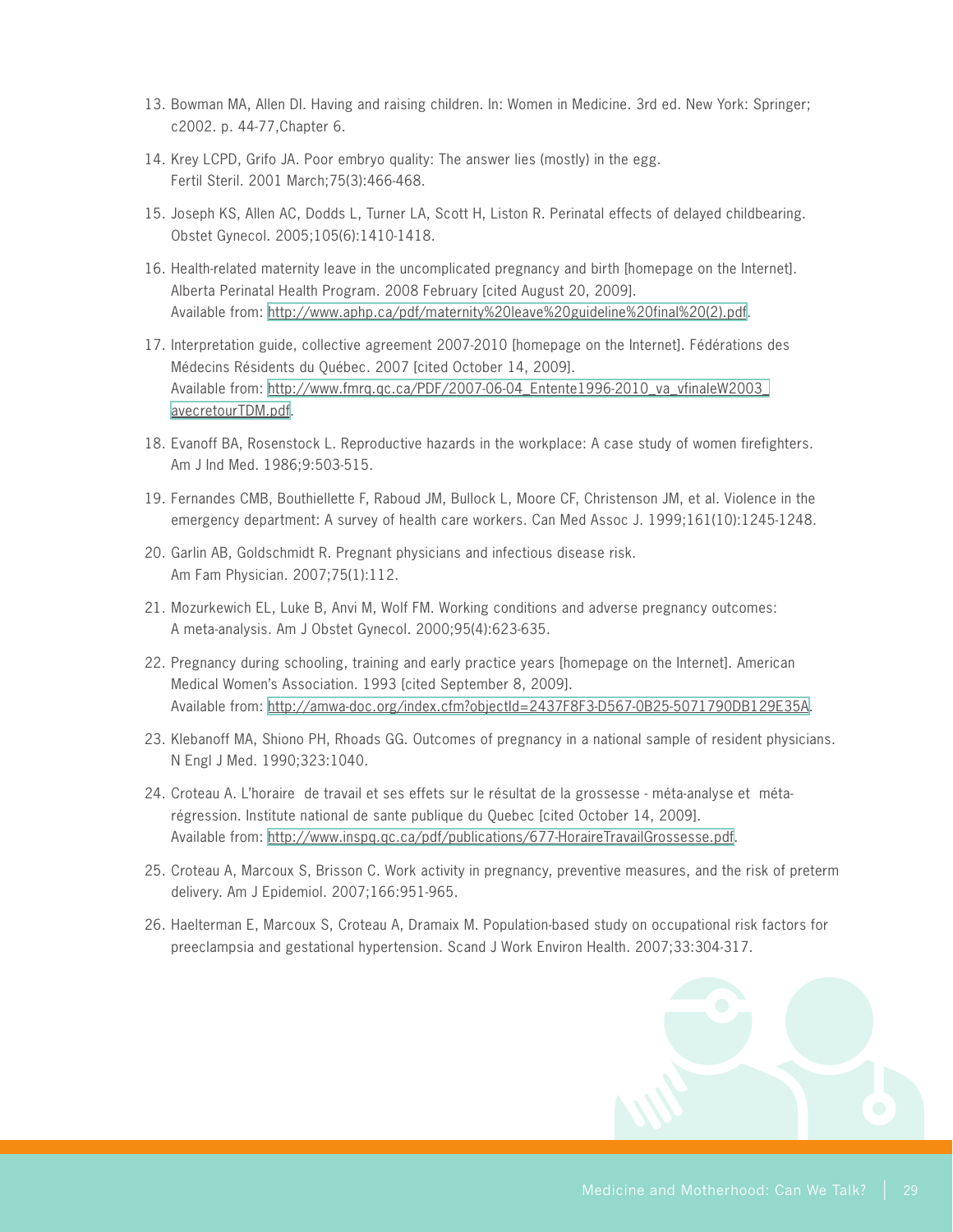- 27. Croteau A, Marcoux S, Brisson C. Work activity in pregnancy, preventive measures, and the risk of delivering a small-for-gestational-age infant. Am J Public Health. 2006;96(5):846-855.
- 28. Walsh A, Gold M, Jensen P, Jedrzkiewicz M. Motherhood during residency training: Challenges and strategies. Can Fam Physician. 2005;51:991-997.
- 29. Osborn LM, Harris DL, Reading JC, Prather MB. Outcome of pregnancies experienced during residency. J Fam Pract. 1990(31):618-622.
- 30. Nurminen T. Female noise exposure, shift work, and reproduction. J Occup Environ Med. 1995;37:945-950.
- 31. American Academy of Pediatrics. Noise; A hazard for the fetus and newborn. AAP news. 1997;100(4):724-727.
- 32. Lalande NM, Hetu R, Lambert J. Is occupational noise exposure during pregnancy a risk factor of damage to the auditory system of the fetus? Am J Ind Med. 1986(10):427-435.
- 33. Alberta Perinatal Health Program. Healthy mother, healthy baby user guide. 2007.
- 34. Finch SJ. Pregnancy during residency: A literature review. Acad Med. 2009;78(4):418-428.
- 35. Canadian Pediatric Society. Position statement on breastfeeding. Paediatr Child Health. 2005 [cited October 13, 2009];10(3):148. Available from: [http://www.cps.ca/english/statements/N/BreastfeedingMar05.ht](http://www.cps.ca/english/statements/N/BreastfeedingMar05.htm)m.
- 36. Maier DB. Mama doc, papa doc. Alberta Doctor's Digest. 2005(19).
- 37. Abdulwadud OA, Snow ME. Interventions in the workplace to support breastfeeding for women in employment. The Cochrane Collection, published in The Cochrane Library. 2009(2).
- 38. Ross LE, Murray BJ, Steiner M. Sleep and perinatal mood disorders: A critical review. J Psychiatry Neurosci. 2005(30):245-247.
- 39. Durmer JS, Dinges DF. Neurocognitive consequences of sleep deprivation. Semin Neurol. 2005;25(1):117-129.
- 40. Gabbe SG, Morgan MA, Power ML, Schulkin J, Williams SB. Duty hours and pregnancy outcome among residents in obstetrics and gynecology. Obstet Gynecol. 2003;102:948-951.
- 41. Woelk C. A parent and a doctor. Can Med Assoc J. 2000;163(6):696.
- 42. Cujec B, Oancia T, Bohm C, Johnson D. Career and parenting satisfaction among medical students, residents and physician teachers at a canadian medical school. Can Med Assoc J. 2000;162(5):637-640.
- 43. Haidet P, Stein HF. The role of the student-teacher relationship in the formation of physicians. the hidden curriculum as process. J Gen Intern Med. 2006 January;21 (1 Suppl):S16-20.